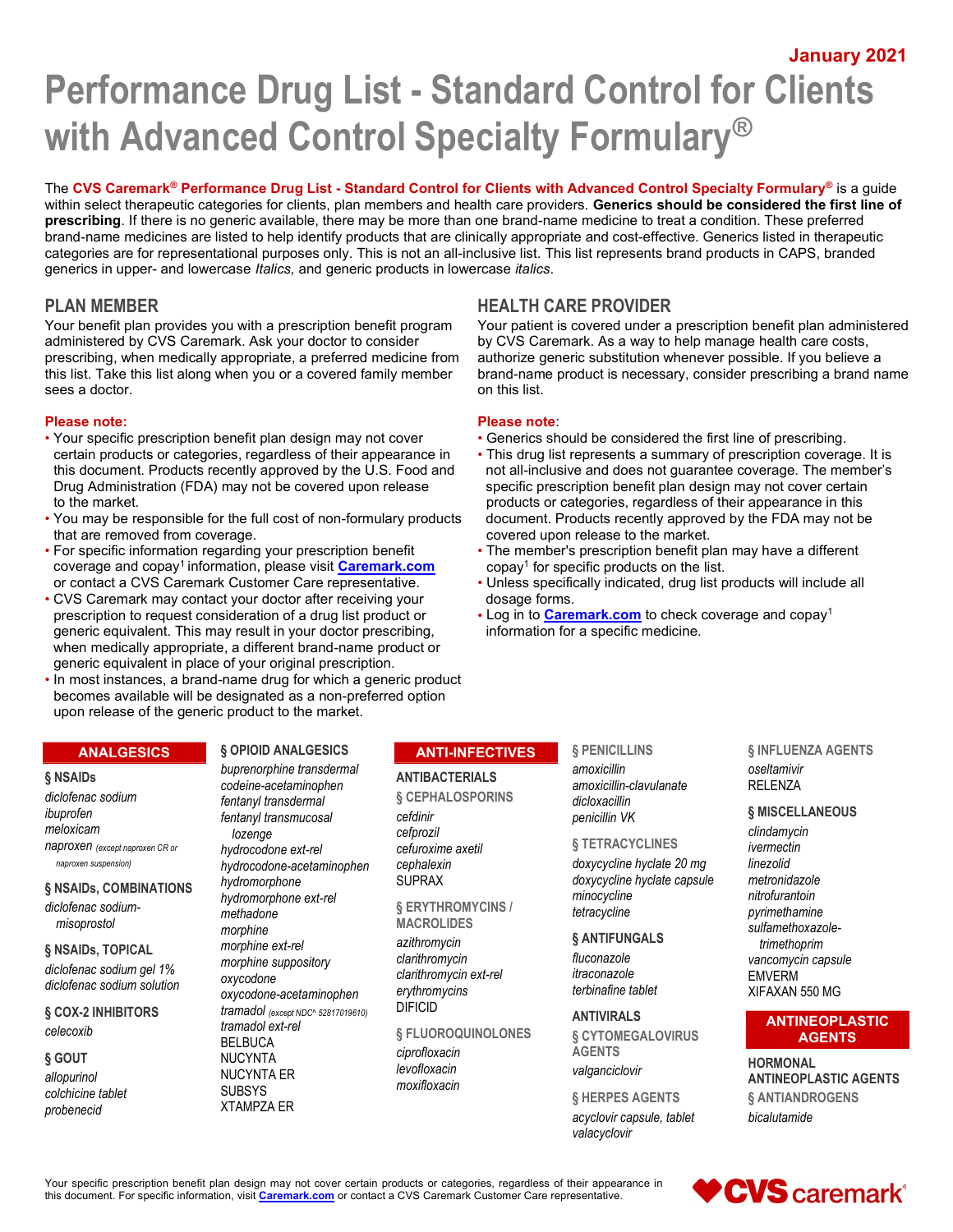# § MISCELLANEOUS **VISTOGARD**

# CARDIOVASCULAR

§ ACE INHIBITORS fosinopril lisinopril quinapril ramipril

#### § ACE INHIBITOR / DIURETIC COMBINATIONS

fosinopril-hydrochlorothiazide lisinopril-hydrochlorothiazide quinapril-hydrochlorothiazide

# § ANGIOTENSIN II RECEPTOR ANTAGONISTS / DIURETIC COMBINATIONS

candesartan / candesartanhydrochlorothiazide irbesartan / irbesartanhydrochlorothiazide losartan / losartanhydrochlorothiazide olmesartan / olmesartanhydrochlorothiazide telmisartan / telmisartanhydrochlorothiazide valsartan / valsartanhydrochlorothiazide

# § ANGIOTENSIN II RECEPTOR ANTAGONIST / CALCIUM CHANNEL

BLOCKER COMBINATIONS amlodipine-olmesartan amlodipine-telmisartan amlodipine-valsartan

# § ANGIOTENSIN II RECEPTOR ANTAGONIST / CALCIUM CHANNEL BLOCKER / DIURETIC COMBINATIONS

amlodipine-valsartanhydrochlorothiazide olmesartan-amlodipinehydrochlorothiazide

§ ANTIARRHYTHMICS sotalol MULTAQ

# ANTILIPEMICS

ACL INHIBITORS / COMBINATIONS NEXLETOL NEXLIZET

#### § BILE ACID RESINS

cholestyramine colesevelam

§ CHOLESTEROL ABSORPTION INHIBITORS

# ezetimibe

§ FIBRATES

fenofibrate (except fenofibrate tablet 120 mg)

fenofibric acid delayed-rel § HMG-CoA REDUCTASE INHIBITORS / COMBINATIONS atorvastatin ezetimibe-simvastatin fluvastatin lovastatin pravastatin rosuvastatin simvastatin

§ NIACINS niacin ext-rel

§ OMEGA-3 FATTY ACIDS omega-3 acid ethyl esters VASCEPA

# § BETA-BLOCKERS

atenolol carvedilol carvedilol phosphate ext-rel metoprolol succinate ext-rel metoprolol tartrate nadolol pindolol propranolol propranolol ext-rel BYSTOLIC

# § CALCIUM CHANNEL **BLOCKERS**

amlodipine diltiazem ext-rel (except generics for CARDIZEM LA) nifedipine ext-rel verapamil ext-rel

#### § CALCIUM CHANNEL BLOCKER / ANTILIPEMIC COMBINATIONS amlodipine-atorvastatin

§ DIGITALIS GLYCOSIDES digoxin

§ DIRECT RENIN INHIBITORS / DIURETIC COMBINATIONS

aliskiren TEKTURNA HCT

#### § DIURETICS

amiloride furosemide hydrochlorothiazide metolazone spironolactonehydrochlorothiazide torsemide triamterene triamterenehydrochlorothiazide

# HEART FAILURE

BIDIL CORLANOR ENTRESTO

# § NITRATES

isosorbide dinitrate (except isosorbide dinitrate 40 mg) isosorbide mononitrate nitroglycerin lingual spray nitroglycerin sublingual

# § MISCELLANEOUS

ranolazine ext-rel

# CENTRAL NERVOUS **SYSTEM**

#### **ANTIANXIETY**

§ BENZODIAZEPINES alprazolam clonazepam diazepam lorazepam oxazepam

# § ANTICONVULSANTS

carbamazepine carbamazepine ext-rel clobazam diazepam rectal gel divalproex sodium divalproex sodium ext-rel ethosuximide gabapentin **lamotrigine** lamotrigine ext-rel levetiracetam levetiracetam ext-rel oxcarbazepine phenobarbital phenytoin phenytoin sodium extended primidone tiagabine topiramate valproic acid zonisamide NAYZILAM OXTELLAR XR TROKENDI XR VALTOCO VIMPAT **XCOPRI** 

# § ANTIDEMENTIA

donepezil galantamine galantamine ext-rel memantine rivastigmine rivastigmine transdermal NAMZARIC

# ANTIDEPRESSANTS

**§ SELECTIVE SEROTONIN** REUPTAKE INHIBITORS (SSRIs) citalopram

escitalopram fluoxetine (except fluoxetine tablet 60 mg, fluoxetine tablet [generics for SARAFEM]) paroxetine HCl paroxetine HCl ext-rel sertraline **TRINTELLIX** 

§ SEROTONIN NOREPINEPHRINE REUPTAKE INHIBITORS (SNRIs) desvenlafaxine ext-rel

duloxetine venlafaxine venlafaxine ext-rel capsule

§ MISCELLANEOUS **AGENTS** bupropion bupropion ext-rel (except bupropion ext-rel tablet 450 mg) mirtazapine trazodone

# § ANTIPARKINSONIAN **AGENTS**

amantadine carbidopa-levodopa carbidopa-levodopa ext-rel carbidopa-levodopaentacapone entacapone pramipexole pramipexole ext-rel rasagiline ropinirole ropinirole ext-rel selegiline NEUPRO

# ANTIPSYCHOTICS

§ ATYPICALS

aripiprazole clozapine olanzapine quetiapine quetiapine ext-rel risperidone ziprasidone ABILIFY MAINTENA LATUDA PERSERIS VRAYLAR

# § ATTENTION DEFICIT HYPERACTIVITY DISORDER

amphetaminedextroamphetamine mixed salts amphetaminedextroamphetamine mixed salts ext-rel † atomoxetine guanfacine ext-rel methylphenidate methylphenidate ext-rel † MYDAYIS VYVANSE

# § FIBROMYALGIA pregabalin

# **HYPNOTICS**

§ NONBENZODIAZEPINES

eszopiclone ramelteon zolpidem zolpidem ext-rel zolpidem sublingual BELSOMRA

§ TRICYCLICS doxepin

# MIGRAINE

ACUTE MIGRAINE AGENTS

# § Triptans

eletriptan naratriptan rizatriptan sumatriptan zolmitriptan ONZETRA XSAIL ZEMBRACE SYMTOUCH ZOMIG NASAL SPRAY

# Miscellaneous

NURTEC ODT REYVOW UBRELVY

PREVENTIVE MIGRAINE AGENTS

# Monoclonal Antibodies AIMOVIG

AJOVY **EMGALITY** 

# § MUSCULOSKELETAL THERAPY AGENTS

cyclobenzaprine (except cyclobenzaprine tablet 7.5 mg)

# § NARCOLEPSY armodafinil SUNOSI

POSTHERPETIC NEURALGIA (PHN) GRALISE

# PSYCHOTHERAPEUTIC - **MISCELLANEOUS**

§ OPIOID ANTAGONISTS

naloxone injection NARCAN NASAL SPRAY

§ PARTIAL OPIOID AGONIST / OPIOID ANTAGONIST **COMBINATIONS** 

buprenorphine-naloxone sublingual **ZUBSOLV** 

PSEUDOBULBAR AFFECT AGENTS NUEDEXTA

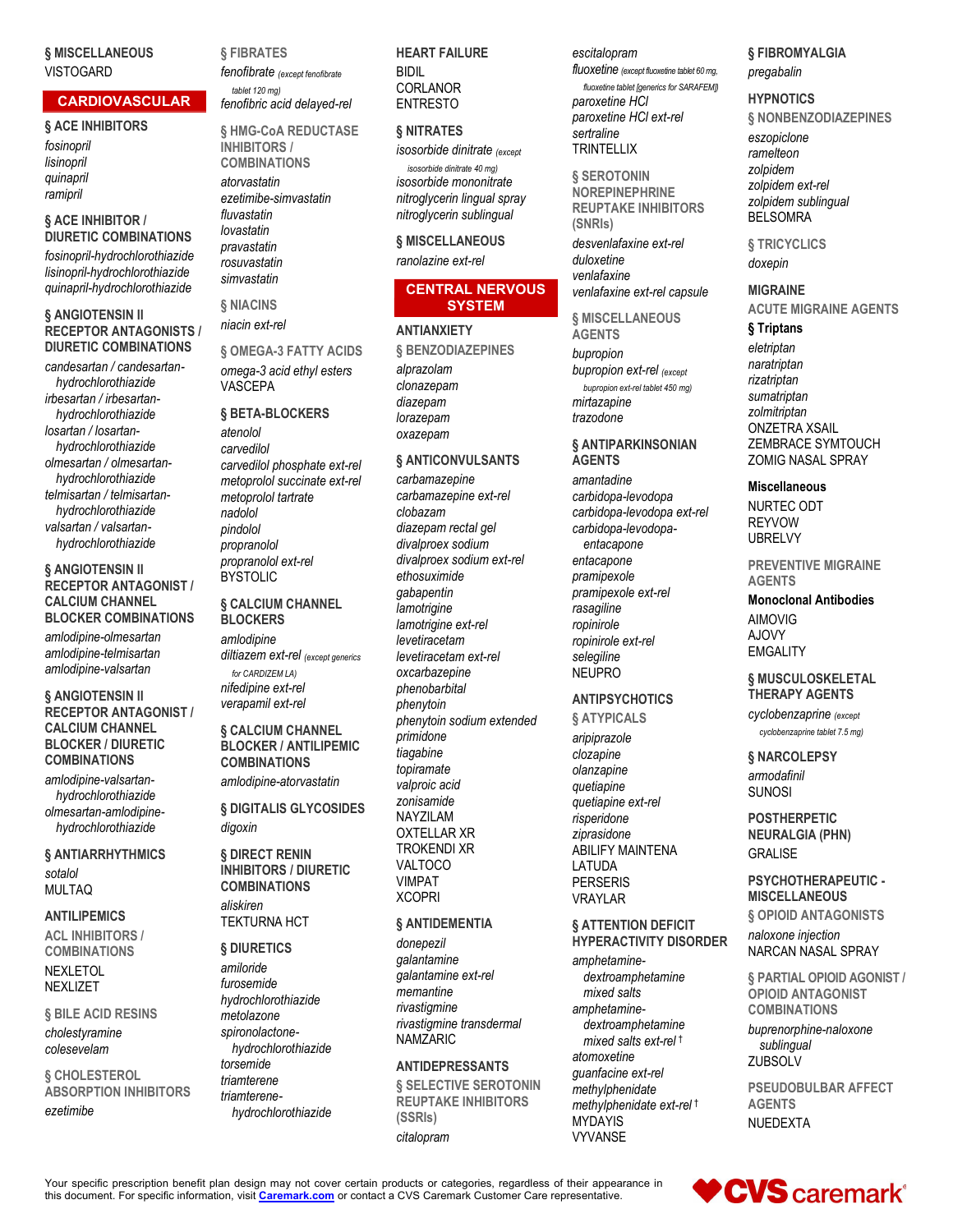§ VASOMOTOR SYMPTOM AGENTS

# paroxetine mesylate

# ENDOCRINE AND **METABOLIC**

### § ANDROGENS

testosterone gel (except authorized

generics for TESTIM and VOGELXO) testosterone solution ANDRODERM

# **ANTIDIABETICS**

AMYLIN ANALOGS **SYMLINPEN** 

§ BIGUANIDES metformin metformin ext-rel (except generics for FORTAMET and GLUMETZA)

§ BIGUANIDE / SULFONYLUREA COMBINATIONS

glipizide-metformin

DIPEPTIDYL PEPTIDASE-4 (DPP-4) INHIBITORS

# JANUVIA

DIPEPTIDYL PEPTIDASE-4 (DPP-4) INHIBITOR / BIGUANIDE COMBINATIONS

#### JANUMET JANUMET XR

INCRETIN MIMETIC AGENTS

OZEMPIC **RYBELSUS TRULICITY** VICTOZA

INCRETIN MIMETIC AGENT / INSULIN COMBINATIONS **SOLIQUA** 

XULTOPHY

#### INSULINS

BASAGLAR FIASP HUMULIN R U-500 LEVEMIR NOVOLIN 70/30 NOVOLIN N NOVOLIN R NOVOLOG NOVOLOG MIX 70/30 TOUJEO **TRESIBA** 

# § INSULIN SENSITIZERS

#### pioglitazone

§ INSULIN SENSITIZER / BIGUANIDE COMBINATIONS

pioglitazone-metformin

§ INSULIN SENSITIZER / **SULFONYLUREA** COMBINATIONS

pioglitazone-glimepiride

§ MEGLITINIDES nateglinide repaglinide

JARDIANCE

SODIUM-GLUCOSE CO-TRANSPORTER 2 (SGLT2) INHIBITORS FARXIGA

SODIUM-GLUCOSE CO-TRANSPORTER 2 (SGLT2) INHIBITOR / BIGUANIDE COMBINATIONS SYNJARDY SYNJARDY XR XIGDUO XR

SODIUM-GLUCOSE CO-TRANSPORTER 2 (SGLT2) INHIBITOR / DIPEPTIDYL PEPTIDASE-4 (DPP-4) INHIBITOR **COMBINATIONS** 

# GLYXAMBI

SODIUM-GLUCOSE CO-TRANSPORTER 2 (SGLT2) INHIBITOR / DIPEPTIDYL PEPTIDASE-4 (DPP-4) INHIBITOR / BIGUANIDE COMBINATIONS TRIJARDY XR

§ SULFONYLUREAS glimepiride glipizide glipizide ext-rel

**SUPPLIES** 

BD ULTRAFINE INSULIN SYRINGES AND NEEDLES DEXCOM CONTINUOUS GLUCOSE MONITORING SYSTEM OMNIPOD DASH INSULIN INFUSION PUMP OMNIPOD INSULIN INFUSION PUMP ONETOUCH ULTRA STRIPS AND KITS<sup>2</sup> ONETOUCH VERIO STRIPS AND KITS <sup>2</sup> V-GO INSULIN INFUSION PUMP

# **ANTIOBESITY** SAXENDA

CALCIUM REGULATORS § BISPHOSPHONATES alendronate

ibandronate risedronate

§ CALCITONINS calcitonin-salmon

§ CARNITINE DEFICIENCY **AGENTS** 

levocarnitine

# CONTRACEPTIVES § MONOPHASIC

ethinyl estradioldrospirenone ethinyl estradioldrospirenone-levomefolate ethinyl estradiolnorethindrone acetate ethinyl estradiolnorethindrone acetate-iron

**BIPHASIC** LO LOESTRIN FE

§ TRIPHASIC ethinyl estradiol-norgestimate

§ EXTENDED CYCLE ethinyl estradiollevonorgestrel

§ TRANSDERMAL ethinyl estradiolnorelgestromin

§ VAGINAL ethinyl estradiol-etonogestrel ANNOVERA

**ENDOMETRIOSIS ORILISSA** 

§ GLUCOCORTICOIDS dexamethasone fludrocortisone hydrocortisone methylprednisolone prednisolone solution prednisone

GLUCOSE ELEVATING AGENTS BAQSIMI GLUCAGEN HYPOKIT GLUCAGON EMERGENCY KIT GVOKE

MENOPAUSAL SYMPTOM AGENTS § ORAL

estradiol estradiol-norethindrone DUAVEE PREMPHASE PREMPRO

§ TRANSDERMAL estradiol CLIMARA PRO

**COMBIPATCH** DIVIGEL EVAMIST

§ VAGINAL estradiol IMVEXXY

### § PHOSPHATE BINDER **AGENTS**

calcium acetate sevelamer carbonate PHOSLYRA VELPHORO

POTASSIUM-REMOVING AGENTS LOKELMA VELTASSA

**PROGESTINS** 

§ ORAL medroxyprogesterone megestrol acetate progesterone, micronized

VAGINAL CRINONE ENDOMETRIN

liothyronine **SYNTHROID** 

§ SELECTIVE ESTROGEN RECEPTOR MODULATORS raloxifene

§ THYROID SUPPLEMENTS

levothyroxine

# GASTROINTESTINAL

§ ANTIDIARRHEALS diphenoxylate-atropine loperamide

# § ANTIEMETICS

aprepitant doxylamine-pyridoxine delayed-rel dronabinol granisetron meclizine metoclopramide ondansetron prochlorperazine promethazine scopolamine transdermal trimethobenzamide **SANCUSO** 

§ ANTISPASMODICS dicyclomine

§ H2 RECEPTOR **ANTAGONISTS** famotidine

#### INFLAMMATORY BOWEL DISEASE

§ ORAL AGENTS balsalazide budesonide capsule budesonide ext-rel mesalamine delayed-rel mesalamine ext-rel sulfasalazine sulfasalazine delayed-rel PENTASA

#### § RECTAL AGENTS

hydrocortisone enema mesalamine suppository mesalamine suspension CORTIFOAM

§ IRRITABLE BOWEL SYNDROME

alosetron LINZESS VIBERZI

§ LAXATIVES lactulose solution peg 3350-electrolytes CLENPIQ

OPIOID-INDUCED **CONSTIPATION** MOVANTIK SYMPROIC

PANCREATIC ENZYMES **CREON** VIOKACE ZENPEP

§ PROTON PUMP INHIBITORS esomeprazole lansoprazole omeprazole pantoprazole DEXILANT

§ STEROIDS, RECTAL PROCTOFOAM-HC

§ ULCER THERAPY COMBINATIONS PYI FRA

§ MISCELLANEOUS sucralfate tablet

# **GENITOURINARY**

§ BENIGN PROSTATIC HYPERPLASIA alfuzosin ext-rel doxazosin dutasteride dutasteride-tamsulosin finasteride silodosin tamsulosin terazosin

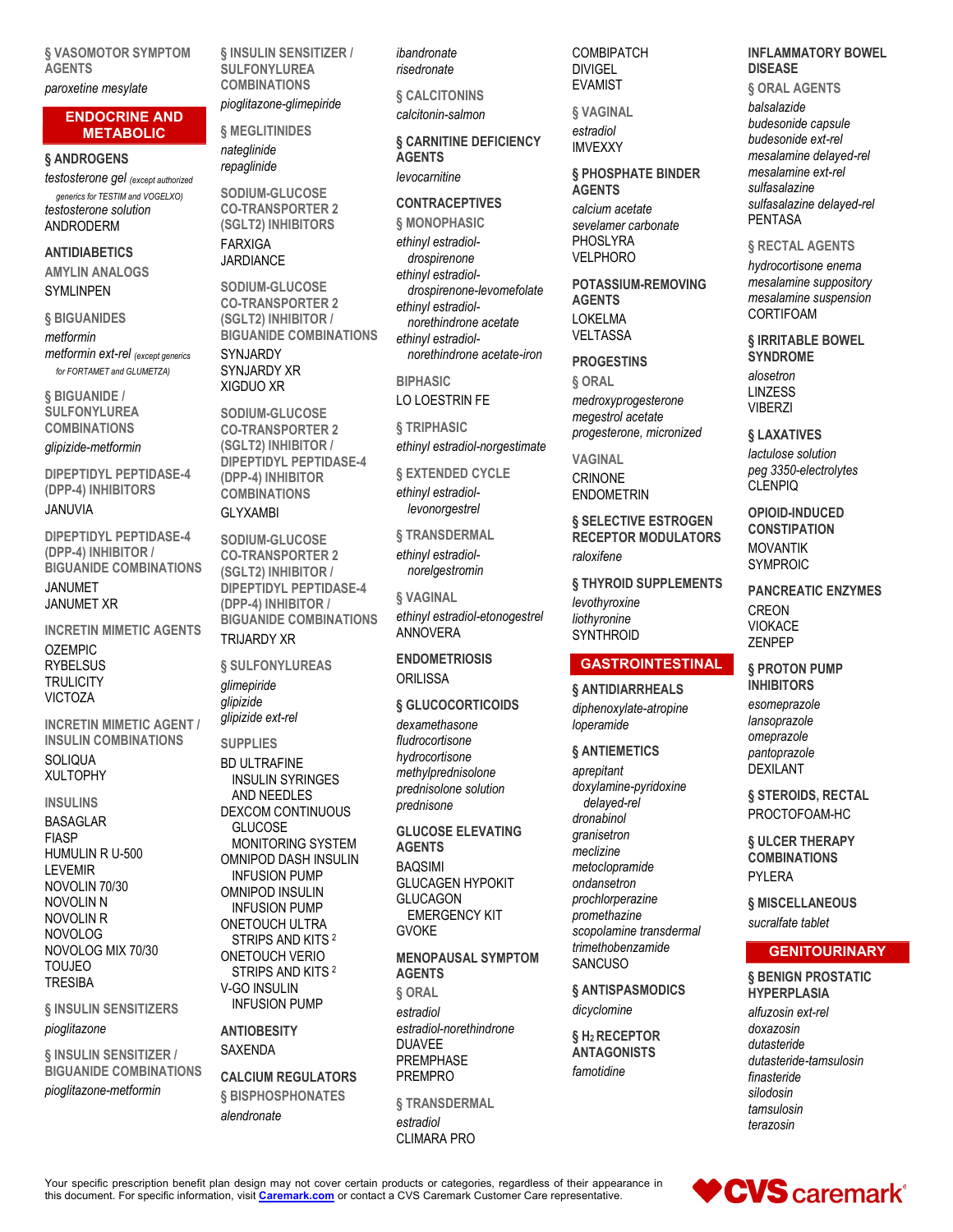**ERECTILE DYSFUNCTION ALPROSTADIL AGENTS** MLISE

**§ PHOSPHODIESTERASE INHIBITORS** sildenafil tadalafil

# **§ URINARY ANTISPASMODICS**

darifenacin ext-rel oxybutynin oxybutynin ext-rel solifenacin tolterodine tolterodine ext-rel trospium trospium ext-rel **MYRBETRIQ TOVIAZ** 

# **HEMATOLOGIC**

§ ANTICOAGULANTS warfarin

**ELIQUIS XARELTO** 

**& PLATELET AGGREGATION INHIBITORS** clopidoarel dipyridamole ext-rel-aspirin prasuarel **BRILINTA** 

# **IMMUNOLOGIC AGENTS**

**ALLERGENIC EXTRACTS GRASTEK RAGWITEK** 

# **NUTRITIONAL / SUPPLEMENTS**

§ ELECTROLYTES potassium chloride liquid

**VITAMINS AND MINERALS** § FOLIC ACID / **COMBINATIONS** folic acid

**& PRENATAL VITAMINS** prenatal vitamins CITRANATAL

# **RESPIRATORY**

§ ANAPHYLAXIS **TREATMENT AGENTS** epinephrine auto-injector **EPIPEN EPIPEN JR SYMJEPI** 

§ ANTICHOLINERGICS ipratropium

inhalation solution **SPIRIVA** YUPELRI

**ANTICHOLINERGIC / BETA AGONIST COMBINATIONS & SHORT ACTING** ipratropium-albuterol

inhalation solution

**I ONG ACTING ANORO ELLIPTA STIOLTO RESPIMAT** 

**ANTICHOLINERGIC / BETA AGONIST / STEROID INHALANT COMBINATIONS BREZTRI AEROSPHERE TRELEGY ELLIPTA** 

§ ANTIHISTAMINES, **LOW SEDATING** levocetirizine

§ ANTITUSSIVES

benzonatate (except NDCs<sup>^</sup> 69336012615, 69499032915)

**BETA AGONISTS. INHALANTS § SHORT ACTING** albuterol inhalation solution

albuterol sulfate CFC-free aerosol levalbuterol tartrate CFC-free aerosol

**LONG ACTING Hand-held Active Inhalation** 

**SEREVENT STRIVERDI RESPIMAT** 

**Nebulized Passive Inhalation** PERFOROMIST

§ LEUKOTRIENE **MODULATORS** montelukast

zafirlukast zileuton ext-rel

§ NASAL ANTIHISTAMINES azelastine olopatadine

§ NASAL STEROIDS / **COMBINATIONS** 

flunisolide fluticasone mometasone **DYMISTA** 

PHOSPHODIESTERASE-4 **INHIBITORS DALIRESP** 

**STEROID / BETA AGONIST COMBINATIONS ADVAIR DISKUS ADVAIR HFA BREO ELLIPTA SYMBICORT** 

§ STEROID INHALANTS budesonide inhalation suspension **ARNUITY ELLIPTA FLOVENT DISKUS FLOVENT HFA** PULMICORT FLEXHALER **QVAR REDIHALER** 

# **TOPICAL**

**DERMATOLOGY ACNE** § Topical adapalene benzoyl peroxide clindamycin gel (except NDC<sup>N</sup> 68682046275) clindamycin solution clindamycin-benzoyl peroxide erythromycin solution erythromycin-benzoyl peroxide tretinoin **EPIDUO ONEXTON** 

# § ACTINIC KERATOSIS

fluorouracil cream 5% fluorouracil solution imiguimod **PICATO TOLAK** ZYCLARA

§ ANTIBIOTICS *gentamicin* mupirocin ointment

**§ ANTIFUNGALS** 

ciclopirox clotrimazole econazole ketoconazole cream 2% luliconazole nystatin **NAFTIN** 

§ ANTIPSORIATICS acitretin calcipotriene ointment, solution methoxsalen

§ ANTISEBORRHEICS

ketoconazole shampoo 2% selenium sulfide lotion 2.5% **§ ATOPIC DERMATITIS** pimecrolimus

tacrolimus **EUCRISA** 

**CORTICOSTEROIDS** 

§ Low Potency

desonide hydrocortisone

§ Medium Potency

hydrocortisone butyrate cream. lotion. ointment. solution mometasone triamcinolone cream, lotion, ointment

§ High Potency

desoximetasone fluocinonide (except fluocinonide cream 0.1% **BRYHALI** 

§ Very High Potency

clobetasol cream, foam, gel, lotion, ointment, shampoo

§ LOCAL ANESTHETICS

lidocaine-prilocaine

§ ROSACEA azelaic acid gel metronidazole **FINACEA FOAM ORACEA SOOLANTRA** 

**MOUTH / THROAT / DENTAL AGENTS PROTECTANTS FPISII** 

# **OPHTHALMIC**

§ ANTIALLERGICS

azelastine cromolyn sodium olopatadine **I ASTACAFT** PAZEO

§ ANTI-INFECTIVES

ciprofloxacin erythromycin gentamicin levofloxacin moxifloxacin ofloxacin sulfacetamide tobramycin **BESIVANCE** CILOXAN OINTMENT

§ ANTI-INFECTIVE / **ANTI-INFLAMMATORY COMBINATIONS** 

neomycin-polymyxin Bbacitracin-hydrocortisone neomycin-polymyxin Bdexamethasone tobramycin-dexamethasone TOBRADEX OINTMENT **TOBRADEX ST** 

**ANTI-INFLAMMATORIES** 

§ Nonsteroidal

bromfenac diclofenac ketorolac **ACUVAIL ILEVRO NEVANAC** 

# § Steroidal

dexamethasone loteprednol prednisolone acetate 1% **DUREZOL FML FORTE** FML S.O.P. **MAXIDEX** PRED MILD

**& ANTIVIRALS** trifluridine

**BETA-BLOCKERS** 

§ Nonselective timolol maleate solution **BETIMOL** 

**Selective BETOPTICS** 

**& CARBONIC ANHYDRASE INHIBITORS** 

dorzolamide A7OPT

**§ CARBONIC ANHYDRASE INHIBITOR / BETA-BLOCKER COMBINATIONS** dorzolamide-timolol

**CARBONIC ANHYDRASE INHIRITOR / SYMPATHOMIMETIC COMBINATIONS SIMBRINZA** 

**DRY EYE DISEASE RESTASIS XIIDRA** 

§ PROSTAGLANDINS

latanoprost travoprost **LUMIGAN ZIOPTAN** 

**RHO KINASE INHIBITORS RHOPRESSA** 

**RHO KINASE INHIBITOR / PROSTAGLANDIN COMBINATIONS ROCKLATAN** 

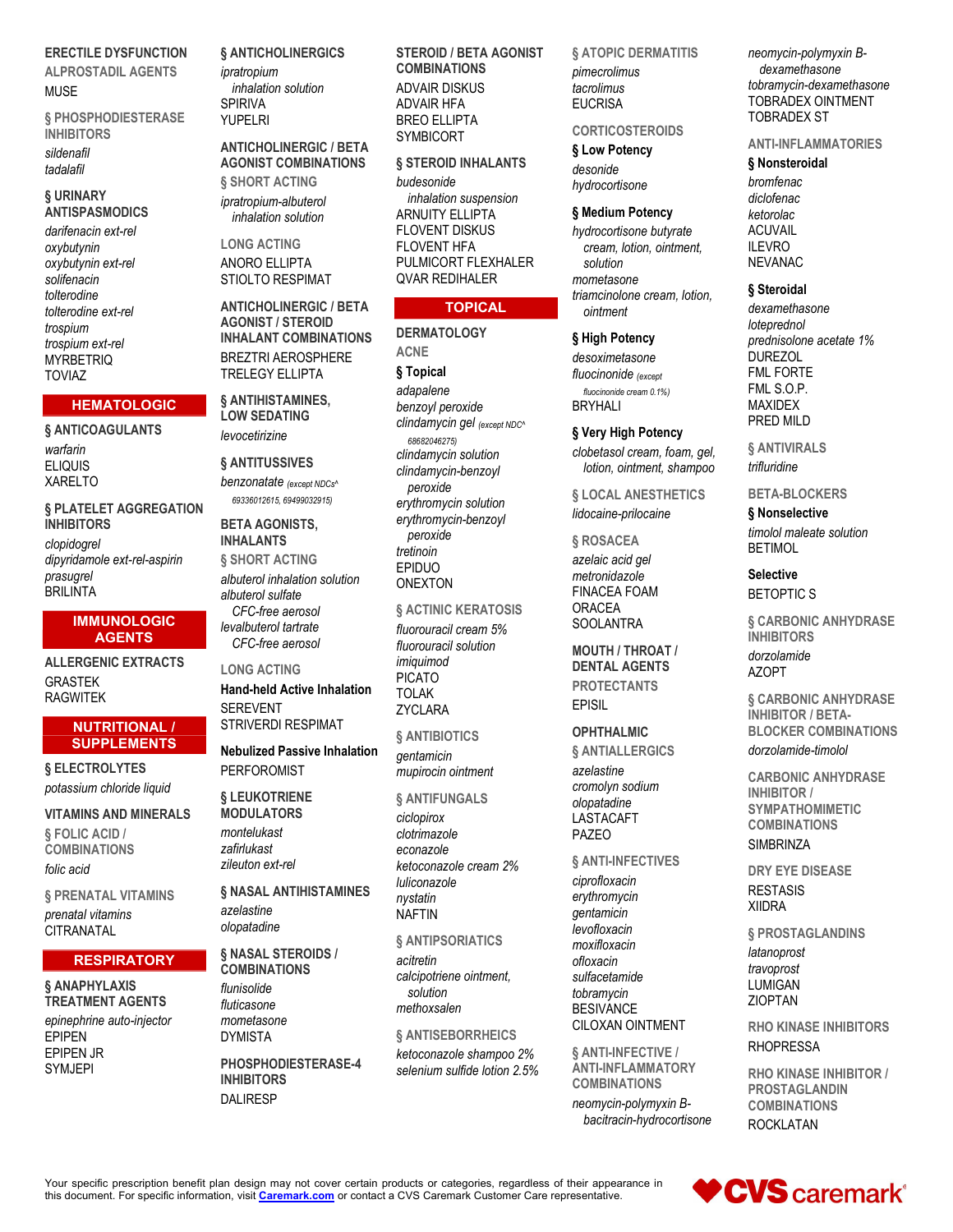§ SYMPATHOMIMETICS brimonidine ALPHAGAN P

SYMPATHOMIMETIC / BETA-BLOCKER COMBINATIONS **COMBIGAN** 

OTIC § ANTI-INFECTIVES acetic acid ofloxacin otic

§ ANTI-INFECTIVE / ANTI-INFLAMMATORY COMBINATIONS

ciprofloxacin-dexamethasone neomycin-polymyxin Bhydrocortisone

# QUICK REFERENCE DRUG LIST

# A

ABILIFY MAINTENA acetic acid acitretin ACUVAIL acyclovir capsule, tablet adapalene ADVAIR DISKUS ADVAIR HFA AIMOVIG AJOVY albuterol inhalation solution albuterol sulfate CFC-free aerosol alendronate alfuzosin ext-rel aliskiren allopurinol alosetron ALPHAGAN P alprazolam amantadine amiloride amlodipine amlodipine-atorvastatin amlodipine-olmesartan amlodipine-telmisartan amlodipine-valsartan amlodipine-valsartanhydrochlorothiazide amoxicillin amoxicillin-clavulanate amphetaminedextroamphetamine mixed salts amphetaminedextroamphetamine mixed salts ext-rel † ANDRODERM ANNOVERA ANORO ELLIPTA aprepitant aripiprazole armodafinil ARNUITY ELLIPTA atenolol atomoxetine atorvastatin azelaic acid gel azelastine azithromycin AZOPT

# B

balsalazide BAQSIMI BASAGLAR

BD ULTRAFINE INSULIN SYRINGES AND NEEDLES BELBUCA BELSOMRA benzonatate (except NDCs^ 69336012615, 69499032915) benzoyl peroxide **BESIVANCE** BETIMOL BETOPTIC S bicalutamide BIDIL BREO ELLIPTA BREZTRI AEROSPHERE BRILINTA brimonidine bromfenac BRYHALI budesonide capsule budesonide ext-rel budesonide inhalation suspension buprenorphine transdermal buprenorphine-naloxone sublingual bupropion bupropion ext-rel (except bupropion ext-rel tablet 450 mg) BYSTOLIC

# C

calcipotriene ointment, solution calcitonin-salmon calcium acetate candesartan candesartanhydrochlorothiazide carbamazepine carbamazepine ext-rel carbidopa-levodopa carbidopa-levodopa ext-rel carbidopa-levodopaentacapone carvedilol carvedilol phosphate ext-rel cefdinir cefprozil cefuroxime axetil celecoxib cephalexin cholestyramine ciclopirox CILOXAN OINTMENT ciprofloxacin ciprofloxacin-dexamethasone citalopram **CITRANATAL** 

clarithromycin clarithromycin ext-rel CLENPIQ CLIMARA PRO clindamycin clindamycin gel (except NDC^ 68682046275) clindamycin solution clindamycin-benzoyl peroxide clobazam clobetasol cream, foam, gel, lotion, ointment, shampoo clonazepam clopidogrel clotrimazole clozapine codeine-acetaminophen colchicine tablet colesevelam COMBIGAN **COMBIPATCH** CORLANOR CORTIFOAM CREON CRINONE cromolyn sodium cyclobenzaprine (except cyclobenzaprine tablet 7.5 mg)

# D

DALIRESP darifenacin ext-rel desonide desoximetasone desvenlafaxine ext-rel dexamethasone DEXCOM CONTINUOUS **GLUCOSE** MONITORING SYSTEM DEXILANT diazepam diazepam rectal gel diclofenac diclofenac sodium diclofenac sodium gel 1% diclofenac sodium solution diclofenac sodiummisoprostol dicloxacillin dicyclomine DIFICID digoxin diltiazem ext-rel (except generics for CARDIZEM LA) diphenoxylate-atropine dipyridamole ext-rel-aspirin divalproex sodium divalproex sodium ext-rel

DIVIGEL donepezil dorzolamide dorzolamide-timolol doxazosin doxepin doxycycline hyclate 20 mg doxycycline hyclate capsule doxylamine-pyridoxine delayed-rel dronabinol DUAVEE duloxetine DUREZOL dutasteride dutasteride-tamsulosin DYMISTA

# E

econazole eletriptan **ELIQUIS** EMGALITY EMVERM ENDOMETRIN entacapone ENTRESTO EPIDUO epinephrine auto-injector EPIPEN EPIPEN JR EPISIL erythromycin erythromycin solution erythromycin-benzoyl peroxide erythromycins escitalopram esomeprazole estradiol estradiol-norethindrone eszopiclone ethinyl estradioldrospirenone ethinyl estradioldrospirenone-levomefolate ethinyl estradiol-etonogestrel ethinyl estradiollevonorgestrel ethinyl estradiolnorelgestromin ethinyl estradiolnorethindrone acetate ethinyl estradiolnorethindrone acetate-iron ethinyl estradiol-norgestimate ethosuximide EUCRISA EVAMIST

ezetimibe ezetimibe-simvastatin

# F

famotidine FARXIGA fenofibrate (except fenofibrate tablet 120 mg) fenofibric acid delayed-rel fentanyl transdermal fentanyl transmucosal lozenge FIASP FINACEA FOAM finasteride FLOVENT DISKUS FLOVENT HFA fluconazole fludrocortisone flunisolide fluocinonide (except fluocinonide cream 0.1%) fluorouracil cream 5% fluorouracil solution fluoxetine (except fluoxetine tablet 60 mg, fluoxetine tablet [generics for SARAFEM]) fluticasone fluvastatin FML FORTE FML S.O.P. folic acid fosinopril fosinopril-hydrochlorothiazide furosemide

# $\overline{G}$

gabapentin galantamine galantamine ext-rel gentamicin glimepiride glipizide glipizide ext-rel glipizide-metformin GLUCAGEN HYPOKIT GLUCAGON EMERGENCY KIT GLYXAMBI GRALISE granisetron GRASTEK guanfacine ext-rel GVOKE

 $\overline{H}$ 

HUMULIN R U-500 hydrochlorothiazide hydrocodone ext-rel

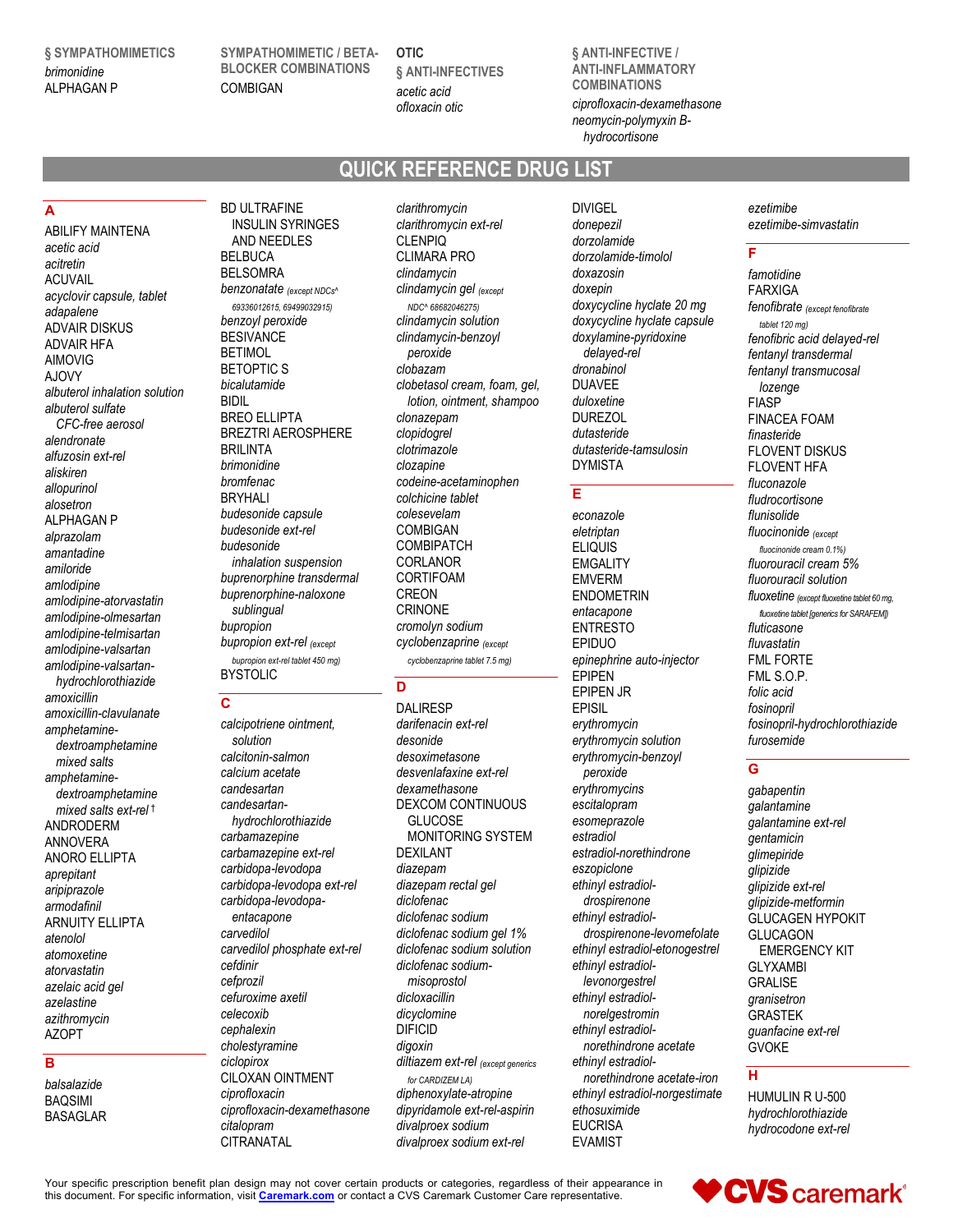hydrocodone-acetaminophen hydrocortisone hydrocortisone butyrate cream, lotion, ointment, solution hydrocortisone enema hvdromorphone hydromorphone ext-rel

#### J.

ibandronate ibuprofen **ILEVRO** imiauimod **IMVEXXY** ipratropium inhalation solution ipratropium-albuterol inhalation solution irbesartan irhesartanhydrochlorothiazide isosorbide dinitrate (except isosorbide dinitrate 40 mg) isosorbide mononitrate itraconazole ivermectin

# J

**JANUMET JANUMET XR JANUVIA JARDIANCE** 

# $\overline{\mathsf{k}}$

ketoconazole cream 2% ketoconazole shampoo 2% ketorolac

# Ĺ

lactulose solution lamotrigine lamotrigine ext-rel lansoprazole LASTACAFT latanoprost LATUDA levalbuterol tartrate CFC-free aerosol **LEVEMIR** levetiracetam levetiracetam ext-rel levocarnitine levocetirizine levofloxacin levothyroxine lidocaine-prilocaine linezolid **LINZESS** liothyronine lisinopril lisinopril-hydrochlorothiazide LO LOESTRIN FE LOKELMA loperamide lorazepam losartan losartan-hydrochlorothiazide loteprednol lovastatin luliconazole **LUMIGAN** 

# M

**MAXIDEX** meclizine medroxyprogesterone megestrol acetate meloxicam memantine mesalamine delayed-rel mesalamine ext-rel mesalamine suppository mesalamine suspension metformin metformin ext-rel (except generics for FORTAMET and GLUMETZA) methadone methoxsalen methylphenidate methylphenidate ext-rel<sup>t</sup> methylprednisolone metoclopramide metolazone metoprolol succinate ext-rel metoprolol tartrate metronidazole minocycline mirtazapine mometasone montelukast morphine morphine ext-rel morphine suppository **MOVANTIK** moxifloxacin **MULTAQ** mupirocin ointment **MUSE MYDAYIS MYRBETRIO** 

# N

nadolol **NAFTIN** naloxone injection **NAMZARIC** naproxen (except naproxen CR or

naproxen suspension) naratriptan NARCAN NASAL SPRAY nateglinide **NAYZILAM** neomycin-polymyxin Bbacitracin-hydrocortisone neomycin-polymyxin Bdexamethasone neomycin-polymyxin Bhydrocortisone **NEUPRO NEVANAC NEXLETOL NEXLIZET** niacin ext-rel nifedipine ext-rel nitrofurantoin

nitroglycerin lingual spray nitroglycerin sublingual NOVOLIN 70/30 NOVOLIN N NOVOLIN R NOVOLOG NOVOLOG MIX 70/30 **NUCYNTA NUCYNTA ER NUEDEXTA** NURTEC ODT nystatin

# $\overline{\mathsf{o}}$

ofloxacin ofloxacin otic olanzapine olmesartan olmesartan-amlodipinehydrochlorothiazide olmesartanhydrochlorothiazide olopatadine omega-3 acid ethyl esters omeprazole OMNIPOD DASH INSULIN **INFUSION PUMP OMNIPOD INSULIN INFUSION PUMP** ondansetron ONETOUCH ULTRA STRIPS AND KITS<sup>2</sup> ONETOUCH VERIO STRIPS AND KITS<sup>2</sup> **ONEXTON ONZETRA XSAIL ORACEA** ORILISSA oseltamivir oxazepam oxcarbazepine **OXTELLAR XR** oxybutynin oxybutynin ext-rel oxycodone oxycodone-acetaminophen **OZEMPIC** 

# P

pantoprazole paroxetine HCI paroxetine HCI ext-rel paroxetine mesylate PAZEO peg 3350-electrolytes penicillin VK **PENTASA PERFOROMIST PERSERIS** phenobarbital phenytoin phenytoin sodium extended PHOSLYRA **PICATO** pimecrolimus pindolol pioglitazone pioglitazone-glimepiride

pioglitazone-metformin potassium chloride liquid pramipexole pramipexole ext-rel prasugrel pravastatin PRED MILD prednisolone acetate 1% prednisolone solution prednisone pregabalin PREMPHASE **PREMPRO** prenatal vitamins primidone probenecid prochlorperazine PROCTOFOAM-HC progesterone, micronized promethazine propranolol propranolol ext-rel PULMICORT FLEXHALER **PYLERA** pyrimethamine

# $\mathbf Q$

quetiapine quetiapine ext-rel quinapril quinapril-hydrochlorothiazide **QVAR REDIHALER** 

# $\mathbf R$

**RAGWITEK** raloxifene ramelteon ramipril ranolazine ext-rel rasagiline **RELENZA** repaglinide **RESTASIS REYVOW RHOPRESSA** risedronate risperidone rivastigmine rivastigmine transdermal rizatriptan ROCKI ATAN ropinirole ropinirole ext-rel rosuvastatin **RYBELSUS** 

# $\mathbf{s}$

**SANCUSO SAXENDA** scopolamine transdermal selegiline selenium sulfide lotion 2.5% **SEREVENT** sertraline sevelamer carbonate sildenafil silodosin **SIMBRINZA** 

simvastatin solifenacin **SOLIQUA SOOLANTRA** sotalol SPIRIVA spironolactonehydrochlorothiazide STIOLTO RESPIMAT STRIVERDI RESPIMAT **SUBSYS** sucralfate tablet sulfacetamide sulfamethoxazoletrimethoprim sulfasalazine sulfasalazine delayed-rel sumatriptan **SUNOSI SUPRAX SYMBICORT SYMJEPI SYMLINPEN SYMPROIC** SYNJARDY SYNJARDY XR SYNTHROID

# T

tacrolimus tadalafil tamsulosin **TEKTURNA HCT** telmisartan telmisartanhydrochlorothiazide terazosin terbinafine tablet testosterone gel (except authorized generics for TESTIM and VOGELXO) testosterone solution tetracycline tiagabine timolol maleate solution **TOBRADEX OINTMENT TOBRADEX ST** tobramycin tobramycin-dexamethasone **TOLAK** tolterodine tolterodine ext-rel topiramate torsemide **TOUJEO TOVIAZ** tramadol (except NDC^ 52817019610) tramadol ext-rel travoprost trazodone **TRELEGY ELLIPTA TRESIBA** tretinoin triamcinolone cream, lotion, ointment triamterene triamterenehydrochlorothiazide trifluridine

CVS caremark®

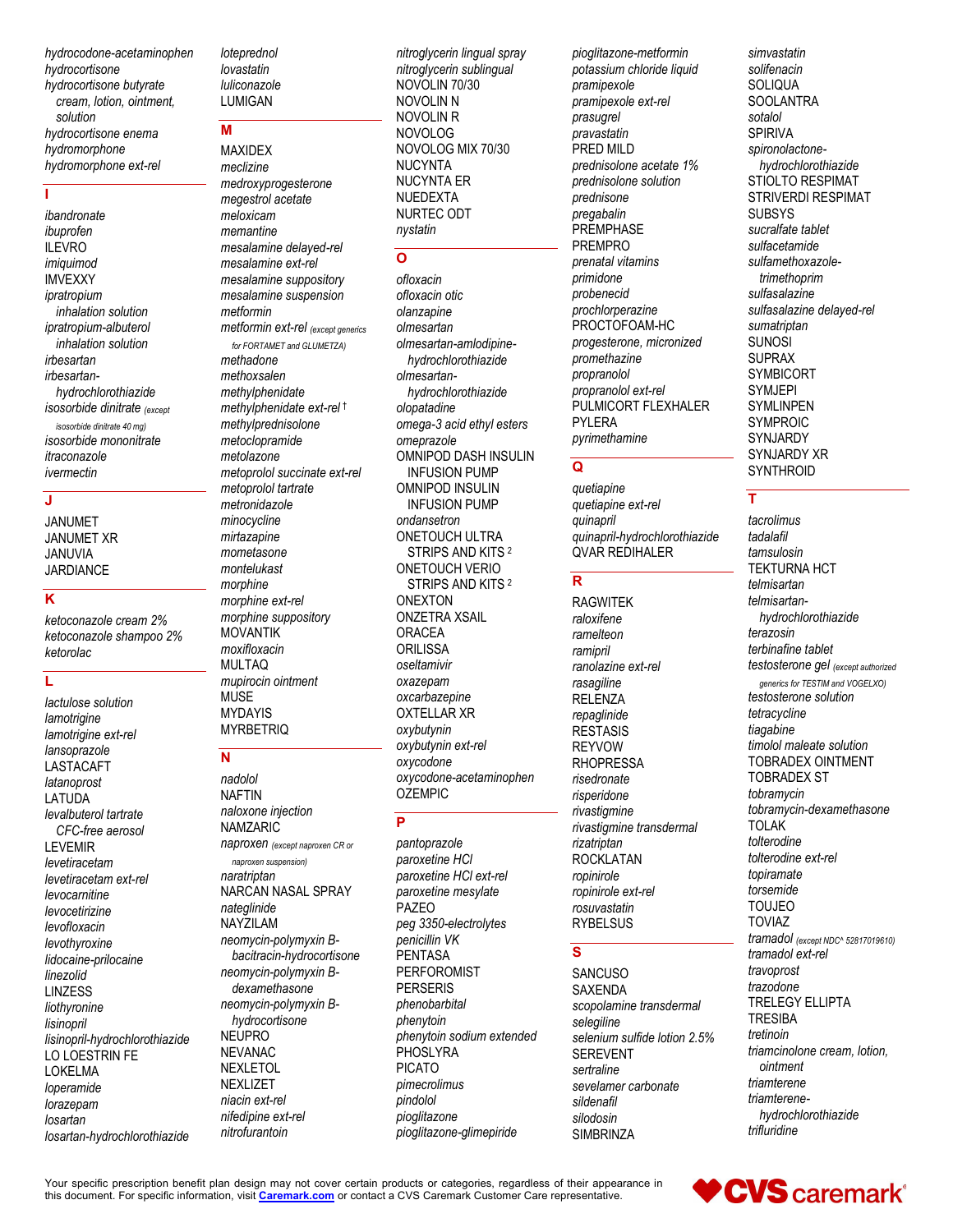| <b>TRIJARDY XR</b><br>trimethobenzamide<br><b>TRINTELLIX</b><br><b>TROKENDI XR</b><br>trospium<br>trospium ext-rel<br><b>TRULICITY</b> | valproic acid<br>valsartan<br>valsartan-hydrochlorothiazide<br><b>VALTOCO</b><br>vancomycin capsule<br><b>VASCEPA</b><br><b>VELPHORO</b> | <b>VICTOZA</b><br><b>VIMPAT</b><br><b>VIOKACE</b><br><b>VISTOGARD</b><br><b>VRAYLAR</b><br><b>VYVANSE</b> | XIGDUO XR<br><b>XIIDRA</b><br><b>XTAMPZA ER</b><br><b>XULTOPHY</b><br>YUPELRI | ziprasidone<br>zolmitriptan<br>zolpidem<br>zolpidem ext-rel<br>zolpidem sublingual<br><b>ZOMIG NASAL SPRAY</b><br>zonisamide |
|----------------------------------------------------------------------------------------------------------------------------------------|------------------------------------------------------------------------------------------------------------------------------------------|-----------------------------------------------------------------------------------------------------------|-------------------------------------------------------------------------------|------------------------------------------------------------------------------------------------------------------------------|
| U                                                                                                                                      | <b>VELTASSA</b><br>venlafaxine                                                                                                           | W<br>warfarin                                                                                             |                                                                               | <b>ZUBSOLV</b><br>ZYCLARA                                                                                                    |
| <b>UBRELVY</b>                                                                                                                         | venlafaxine ext-rel capsule<br>verapamil ext-rel                                                                                         | χ                                                                                                         | zafirlukast<br>ZEMBRACE SYMTOUCH                                              |                                                                                                                              |
| v<br>valacyclovir<br>valganciclovir                                                                                                    | V-GO INSULIN<br><b>INFUSION PUMP</b><br><b>VIBERZI</b>                                                                                   | <b>XARELTO</b><br><b>XCOPRI</b><br>XIFAXAN 550 MG                                                         | <b>ZENPEP</b><br>zileuton ext-rel<br><b>ZIOPTAN</b>                           |                                                                                                                              |

# **PREFERRED OPTIONS LIST**

| <b>DRUG NAME(S)</b>                               | <b>PREFERRED OPTION(S)*</b>                                                                                                               | <b>DRUG NAME(S)</b>        | <b>PREFERRED OPTION(S)*</b>                                                                                                                                                         |
|---------------------------------------------------|-------------------------------------------------------------------------------------------------------------------------------------------|----------------------------|-------------------------------------------------------------------------------------------------------------------------------------------------------------------------------------|
| ABILIFY                                           | aripiprazole, clozapine, olanzapine, quetiapine,<br>quetiapine ext-rel, risperidone, ziprasidone,<br>LATUDA, VRAYLAR                      | ANDROGEL 1%                | testosterone gel (except authorized generics<br>for TESTIM and VOGELXO),<br>testosterone solution, ANDRODERM                                                                        |
| <b>ACANYA</b>                                     | adapalene, benzoyl peroxide,<br>clindamycin gel (except NDC^ 68682046275),                                                                | ANGELIQ                    | estradiol-norethindrone, PREMPHASE,<br><b>PREMPRO</b>                                                                                                                               |
|                                                   | clindamycin solution, clindamycin-<br>benzoyl peroxide, erythromycin solution,<br>erythromycin-benzoyl peroxide, tretinoin,               | ANTARA                     | fenofibrate (except fenofibrate tablet 120 mg),<br>fenofibric acid delayed-rel                                                                                                      |
| ACCU-CHEK AVIVA PLUS STRIPS AND KITS <sup>3</sup> | EPIDUO, ONEXTON<br>ONETOUCH ULTRA STRIPS AND KITS <sup>2</sup> ,                                                                          | <b>APEXICON E</b>          | desoximetasone. fluocinonide<br>(except fluocinonide cream 0.1%), BRYHALI                                                                                                           |
|                                                   | <b>ONETOUCH VERIO STRIPS AND KITS 2</b>                                                                                                   | <b>APIDRA</b>              | FIASP, NOVOLOG                                                                                                                                                                      |
|                                                   | ACCUCHEKCOMPACTPLUSSTRPSANDKITS <sup>3</sup> ONETOUCH ULTRA STRIPS AND KITS <sup>2</sup> ,<br>ONETOUCH VERIO STRIPS AND KITS <sup>2</sup> | <b>APLENZIN</b>            | bupropion, bupropion ext-rel<br>(except bupropion ext-rel tablet 450 mg)                                                                                                            |
| ACCU-CHEK GUIDE STRIPS AND KITS 3                 | ONETOUCH ULTRA STRIPS AND KITS <sup>2</sup> .<br><b>ONETOUCH VERIO STRIPS AND KITS 2</b>                                                  | <b>APTENSIO XR</b>         | amphetamine-<br>dextroamphetamine mixed salts ext-rel +,                                                                                                                            |
| ACCU-CHEK SMARTVIEW STRIPS AND KITS <sup>3</sup>  | ONETOUCH ULTRA STRIPS AND KITS <sup>2</sup> ,<br><b>ONETOUCH VERIO STRIPS AND KITS 2</b>                                                  | <b>APTIOM</b>              | methylphenidate ext-rel +, MYDAYIS, VYVANSE<br>carbamazepine, carbamazepine ext-rel,                                                                                                |
| ACIPHEX, ACIPHEX SPRINKLE                         | esomeprazole, lansoprazole, omeprazole,<br>pantoprazole, DEXILANT                                                                         |                            | divalproex sodium, divalproex sodium ext-rel,<br>gabapentin, lamotrigine, lamotrigine ext-rel,<br>levetiracetam, levetiracetam ext-rel,                                             |
| <b>ACTICLATE</b>                                  | doxycycline hyclate 20 mg,<br>doxycycline hyclate capsule, minocycline,<br>tetracycline                                                   |                            | oxcarbazepine, phenobarbital, phenytoin,<br>phenytoin sodium extended, primidone,<br>tiagabine, topiramate, valproic acid,                                                          |
| Activite                                          | folic acid                                                                                                                                |                            | zonisamide, OXTELLAR XR,<br>TROKENDI XR, VIMPAT, XCOPRI                                                                                                                             |
| <b>ACTOS</b>                                      | pioglitazone                                                                                                                              | ARMOUR THYROID             | levothyroxine, liothyronine, SYNTHROID                                                                                                                                              |
| acyclovir cream                                   | acyclovir capsule, acyclovir tablet, valacyclovir                                                                                         | ARTHROTEC                  | celecoxib; diclofenac sodium, ibuprofen,                                                                                                                                            |
| ADZENYS ER, ADZENYS XR-ODT                        | amphetamine-<br>dextroamphetamine mixed salts ext-rel +,<br>methylphenidate ext-rel +, MYDAYIS, VYVANSE                                   |                            | meloxicam or naproxen (except naproxen CR<br>or naproxen suspension) WITH esomeprazole,<br>lansoprazole, omeprazole, pantoprazole or<br><b>DEXILANT</b>                             |
| <b>ALCORTIN A</b>                                 | desonide, hydrocortisone                                                                                                                  | ASACOL HD                  | balsalazide, mesalamine delayed-rel,                                                                                                                                                |
| ALEVICYN GEL, ALEVICYN SG,<br>ALEVICYN SOLUTION   | desonide, hydrocortisone                                                                                                                  |                            | mesalamine ext-rel, sulfasalazine,<br>sulfasalazine delayed-rel, PENTASA                                                                                                            |
| ALLISON MEDICAL INSULIN SYRINGES 4                | BD ULTRAFINE INSULIN SYRINGES                                                                                                             | ASCENSIA STRIPS AND KITS 3 | ONETOUCH ULTRA STRIPS AND KITS <sup>2</sup> ,<br>ONETOUCH VERIO STRIPS AND KITS <sup>2</sup>                                                                                        |
| ALORA                                             | estradiol, DIVIGEL, EVAMIST                                                                                                               |                            | ARNUITY ELLIPTA, FLOVENT DISKUS,                                                                                                                                                    |
| <b>ALREX</b>                                      | azelastine, cromolyn sodium, olopatadine,<br>LASTACAFT, PAZEO                                                                             | ASMANEX, ASMANEX HFA       | FLOVENT HFA, PULMICORT FLEXHALER,<br><b>QVAR REDIHALER</b>                                                                                                                          |
| <b>ALTOPREV</b>                                   | atorvastatin, ezetimibe-simvastatin, fluvastatin,<br>lovastatin, pravastatin, rosuvastatin, simvastatin                                   | ATACAND, ATACAND HCT       | candesartan, candesartan-hydrochlorothiazide,<br>irbesartan, irbesartan-hydrochlorothiazide,                                                                                        |
| <b>ALVESCO</b>                                    | ARNUITY ELLIPTA, FLOVENT DISKUS,<br>FLOVENT HFA, PULMICORT FLEXHALER,<br>QVAR REDIHALER                                                   |                            | losartan, losartan-hydrochlorothiazide,<br>olmesartan, olmesartan-hydrochlorothiazide,<br>telmisartan, telmisartan-hydrochlorothiazide,<br>valsartan, valsartan-hydrochlorothiazide |
| AMITIZA                                           | LINZESS, MOVANTIK, SYMPROIC                                                                                                               | <b>ATOPADERM</b>           | desonide, hydrocortisone                                                                                                                                                            |
| <b>AMRIX</b>                                      | cyclobenzaprine<br>(except cyclobenzaprine tablet 7.5 mg)                                                                                 |                            |                                                                                                                                                                                     |

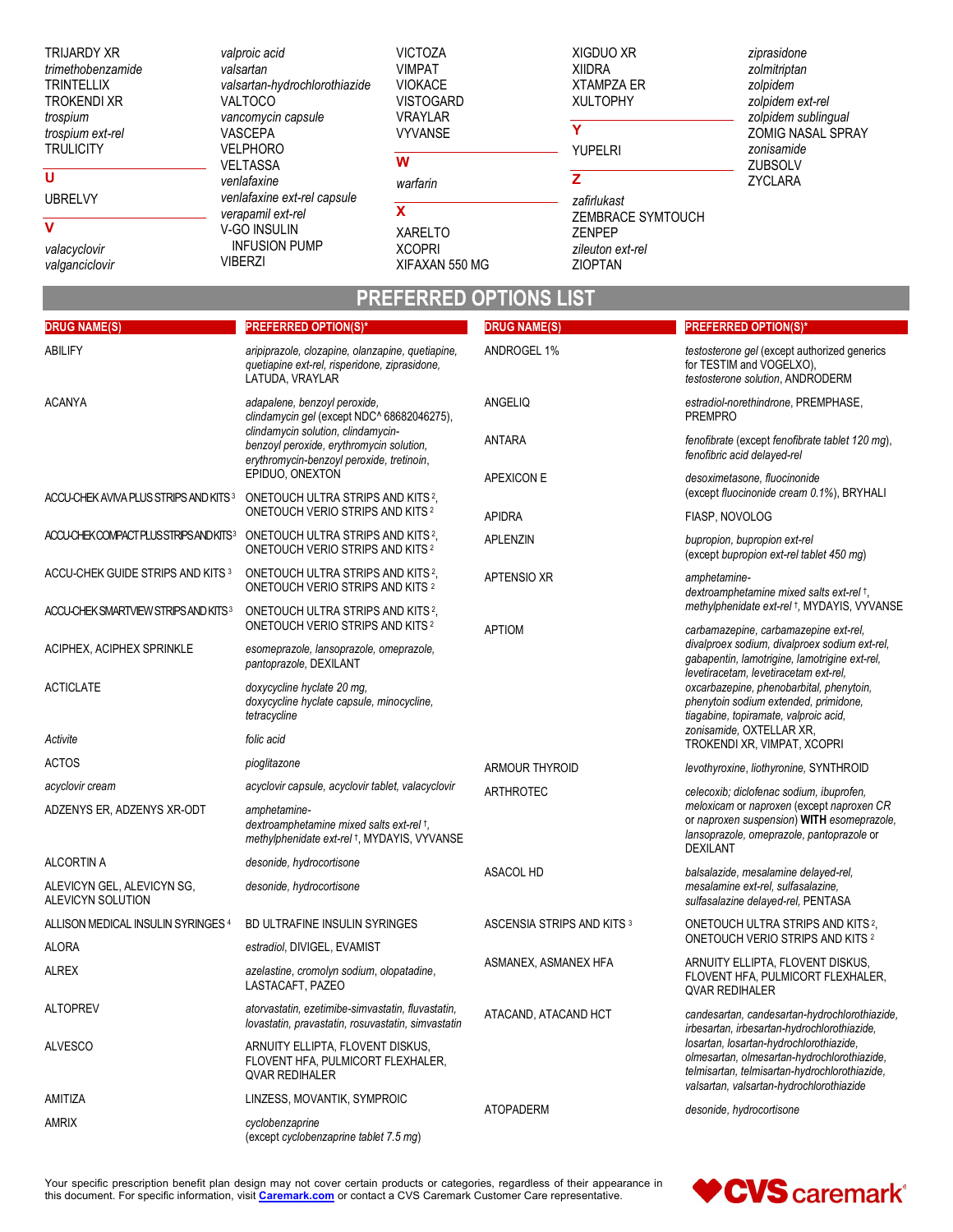| <b>DRUG NAME(S)</b>                                  | <b>PREFERRED OPTION(S)*</b>                                                                                                                                                                                                                                           | <b>DRUG NAME(S)</b>                                                                               | <b>PREFERRED OPTION(S)*</b>                                                                                                                                                                                                  |
|------------------------------------------------------|-----------------------------------------------------------------------------------------------------------------------------------------------------------------------------------------------------------------------------------------------------------------------|---------------------------------------------------------------------------------------------------|------------------------------------------------------------------------------------------------------------------------------------------------------------------------------------------------------------------------------|
| <b>ATROVENT HFA</b>                                  | ipratropium inhalation solution, SPIRIVA,<br><b>YUPELRI</b>                                                                                                                                                                                                           | Bupap                                                                                             | diclofenac sodium, ibuprofen,<br>naproxen (except naproxen CR or<br>naproxen suspension)                                                                                                                                     |
| <b>AVENOVA</b><br><b>AZELEX</b>                      | Consult doctor<br>adapalene, benzoyl peroxide,                                                                                                                                                                                                                        | bupropion ext-rel tablet 450 mg                                                                   | bupropion, bupropion ext-rel<br>(except bupropion ext-rel tablet 450 mg)                                                                                                                                                     |
|                                                      | clindamycin gel (except NDC^ 68682046275),<br>clindamycin solution, clindamycin-<br>benzoyl peroxide, erythromycin solution,<br>erythromycin-benzoyl peroxide, tretinoin,                                                                                             | butalbital-acetaminophen tablet 50-300 mg,<br>BUTALBITAL-ACETAMINOPHEN<br>(NDC^ 69499034230 only) | diclofenac sodium, ibuprofen,<br>naproxen (except naproxen CR or<br>naproxen suspension)                                                                                                                                     |
| <b>AZESCO</b>                                        | EPIDUO, ONEXTON<br>prenatal vitamins, CITRANATAL                                                                                                                                                                                                                      | butalbital-acetaminophen-caffeine capsule                                                         | diclofenac sodium, ibuprofen,<br>naproxen (except naproxen CR or                                                                                                                                                             |
| <b>BEAU RX</b>                                       | Consult doctor                                                                                                                                                                                                                                                        |                                                                                                   | naproxen suspension)                                                                                                                                                                                                         |
| <b>BECONASE AQ</b>                                   | flunisolide, fluticasone, mometasone, DYMISTA                                                                                                                                                                                                                         | <b>BUTRANS</b>                                                                                    | buprenorphine transdermal, BELBUCA                                                                                                                                                                                           |
| BENICAR, BENICAR HCT                                 | candesartan, candesartan-hydrochlorothiazide,                                                                                                                                                                                                                         | <b>BYDUREON</b>                                                                                   | OZEMPIC, RYBELSUS, TRULICITY, VICTOZA                                                                                                                                                                                        |
|                                                      | irbesartan, irbesartan-hydrochlorothiazide,<br>losartan, losartan-hydrochlorothiazide,                                                                                                                                                                                | <b>BYETTA</b>                                                                                     | OZEMPIC, RYBELSUS, TRULICITY, VICTOZA                                                                                                                                                                                        |
|                                                      | olmesartan, olmesartan-hydrochlorothiazide,<br>telmisartan, telmisartan-hydrochlorothiazide,<br>valsartan, valsartan-hydrochlorothiazide                                                                                                                              | <b>CAFERGOT</b>                                                                                   | eletriptan, naratriptan, rizatriptan, sumatriptan,<br>zolmitriptan, NURTEC ODT, ONZETRA XSAIL,<br>REYVOW, UBRELVY,<br>ZEMBRACE SYMTOUCH,                                                                                     |
| <b>BENSAL HP</b>                                     | desonide, hydrocortisone                                                                                                                                                                                                                                              |                                                                                                   | <b>ZOMIG NASAL SPRAY</b>                                                                                                                                                                                                     |
| <b>BENZAC AC</b>                                     | adapalene, benzoyl peroxide,<br>clindamycin gel (except NDC^ 68682046275),                                                                                                                                                                                            | calcipotriene cream                                                                               | calcipotriene ointment, calcipotriene solution                                                                                                                                                                               |
|                                                      | clindamycin solution, clindamycin-<br>benzoyl peroxide, erythromycin solution,<br>erythromycin-benzoyl peroxide, tretinoin,<br>EPIDUO, ONEXTON                                                                                                                        | calcipotriene-betamethasone                                                                       | calcipotriene ointment or<br>calcipotriene solution WITH desoximetasone,<br>fluocinonide (except fluocinonide cream 0.1%)<br>or BRYHALI                                                                                      |
| <b>BENZACLIN</b>                                     | adapalene, benzoyl peroxide,<br>clindamycin gel (except NDC^ 68682046275),<br>clindamycin solution, clindamycin-<br>benzoyl peroxide, erythromycin solution,<br>erythromycin-benzoyl peroxide, tretinoin,<br>EPIDUO, ONEXTON                                          | calcitriol ointment                                                                               | calcipotriene ointment, calcipotriene solution                                                                                                                                                                               |
|                                                      |                                                                                                                                                                                                                                                                       | <b>CAMBIA</b>                                                                                     | diclofenac sodium, ibuprofen,<br>naproxen (except naproxen CR or<br>naproxen suspension)                                                                                                                                     |
|                                                      |                                                                                                                                                                                                                                                                       | CARAC                                                                                             | fluorouracil cream 5%, fluorouracil solution,<br>imiquimod, PICATO, TOLAK, ZYCLARA                                                                                                                                           |
| <b>BENZIQ</b>                                        | adapalene, benzoyl peroxide,<br>clindamycin gel (except NDC^ 68682046275),                                                                                                                                                                                            | CARAFATE                                                                                          | sucralfate tablet                                                                                                                                                                                                            |
|                                                      | clindamycin solution, clindamycin-<br>benzoyl peroxide, erythromycin solution,<br>erythromycin-benzoyl peroxide, tretinoin,<br>EPIDUO, ONEXTON                                                                                                                        | CARBINOXAMINE TABLET 6 MG                                                                         | levocetirizine                                                                                                                                                                                                               |
|                                                      |                                                                                                                                                                                                                                                                       | CARDIZEM, CARDIZEM CD,<br><b>CARDIZEM LA</b>                                                      | diltiazem ext-rel<br>(except generics for CARDIZEM LA)                                                                                                                                                                       |
| benzonatate<br>(NDCs^ 69336012615, 69499032915 only) | benzonatate<br>(except NDCs^ 69336012615, 69499032915)                                                                                                                                                                                                                | CARNITOR, CARNITOR SF                                                                             | levocarnitine                                                                                                                                                                                                                |
| <b>BEPREVE</b>                                       | azelastine, cromolyn sodium, olopatadine,<br>LASTACAFT, PAZEO                                                                                                                                                                                                         | chlordiazepoxide-clidinium<br>(NDC^42494040901 only)                                              | dicyclomine                                                                                                                                                                                                                  |
| BETAPACE, BETAPACE AF                                | sotalol                                                                                                                                                                                                                                                               | chlorzoxazone 375 mg,                                                                             | cyclobenzaprine                                                                                                                                                                                                              |
| <b>BEVESPI AEROSPHERE</b>                            | ANORO ELLIPTA, STIOLTO RESPIMAT                                                                                                                                                                                                                                       | chlorzoxazone 500 mg (NDC^73007001303 only),<br>chlorzoxazone 750 mg,                             | (except cyclobenzaprine tablet 7.5 mg)                                                                                                                                                                                       |
| <b>BEYAZ</b>                                         | ethinyl estradiol-drospirenone,                                                                                                                                                                                                                                       | CHLORZOXAZONE 250 MG                                                                              |                                                                                                                                                                                                                              |
|                                                      | ethinyl estradiol-drospirenone-levomefolate,<br>ethinyl estradiol-norethindrone acetate,<br>ethinyl estradiol-norethindrone acetate-iron                                                                                                                              | <b>CIALIS</b>                                                                                     | sildenafil, tadalafil                                                                                                                                                                                                        |
|                                                      |                                                                                                                                                                                                                                                                       | <b>CICATRACE</b>                                                                                  | Consult doctor                                                                                                                                                                                                               |
| bimatoprost solution 0.03%                           | latanoprost, travoprost, LUMIGAN, ZIOPTAN                                                                                                                                                                                                                             | CIPRO HC                                                                                          | ciprofloxacin-dexamethasone, ofloxacin otic                                                                                                                                                                                  |
| BREEZE 2 STRIPS AND KITS 3                           | ONETOUCH ULTRA STRIPS AND KITS <sup>2</sup> ,                                                                                                                                                                                                                         | <b>CIPRODEX</b>                                                                                   | ciprofloxacin-dexamethasone, ofloxacin otic                                                                                                                                                                                  |
|                                                      | <b>ONETOUCH VERIO STRIPS AND KITS 2</b>                                                                                                                                                                                                                               | <b>CLINDAGEL</b>                                                                                  | erythromycin solution                                                                                                                                                                                                        |
| <b>BRIVIACT</b>                                      | carbamazepine, carbamazepine ext-rel,<br>divalproex sodium, divalproex sodium ext-rel,<br>gabapentin, lamotrigine, lamotrigine ext-rel,<br>levetiracetam, levetiracetam ext-rel,<br>oxcarbazepine, phenobarbital, phenytoin,<br>phenytoin sodium extended, primidone, | clindamycin gel (NDC^ 68682046275 only)                                                           | adapalene, benzoyl peroxide,<br>clindamycin gel (except NDC^ 68682046275),<br>clindamycin solution, clindamycin-<br>benzoyl peroxide, erythromycin solution,<br>erythromycin-benzoyl peroxide, tretinoin,<br>EPIDUO, ONEXTON |
|                                                      | tiagabine, topiramate, valproic acid,<br>zonisamide, OXTELLAR XR,                                                                                                                                                                                                     | clobetasol spray                                                                                  | clobetasol foam                                                                                                                                                                                                              |
|                                                      | TROKENDI XR, VIMPAT, XCOPRI                                                                                                                                                                                                                                           | <b>CLOBEX SPRAY</b>                                                                               | clobetasol foam                                                                                                                                                                                                              |
|                                                      |                                                                                                                                                                                                                                                                       | COLAZAL                                                                                           | balsalazide                                                                                                                                                                                                                  |
|                                                      |                                                                                                                                                                                                                                                                       | <b>COLCRYS</b>                                                                                    | colchicine tablet                                                                                                                                                                                                            |

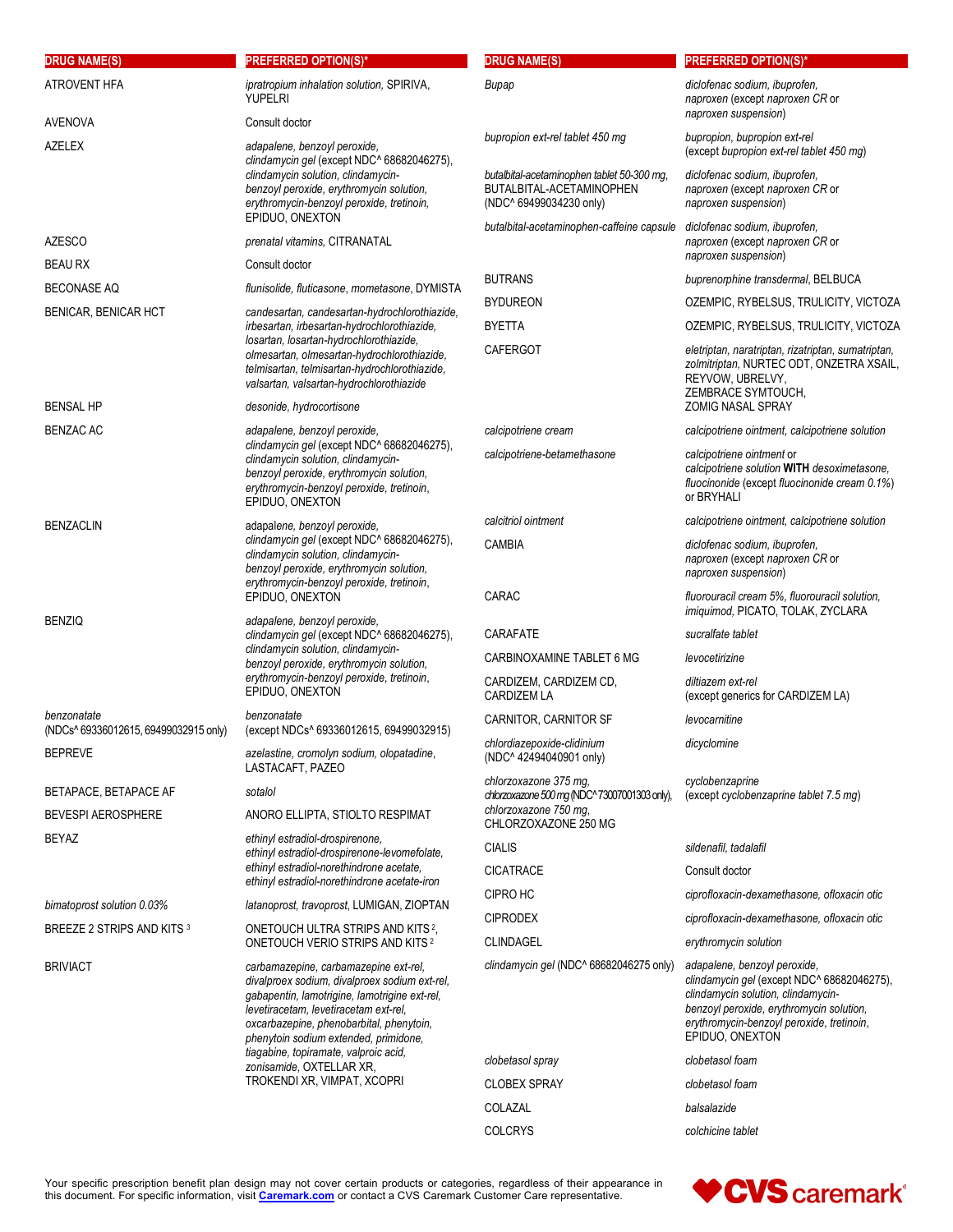| <b>DRUG NAME(S)</b>                                               | <b>PREFERRED OPTION(S)*</b>                                                                                                                                                                                                  | <b>DRUG NAME(S)</b>                                                              | <b>PREFERRED OPTION(S)*</b>                                                                                                                                                                                                                                                         |
|-------------------------------------------------------------------|------------------------------------------------------------------------------------------------------------------------------------------------------------------------------------------------------------------------------|----------------------------------------------------------------------------------|-------------------------------------------------------------------------------------------------------------------------------------------------------------------------------------------------------------------------------------------------------------------------------------|
| <b>CONSENSI</b>                                                   | amlodipine WITH celecoxib                                                                                                                                                                                                    | DIOVAN, DIOVAN HCT                                                               | candesartan, candesartan-hydrochlorothiazide,<br>irbesartan, irbesartan-hydrochlorothiazide,<br>losartan, losartan-hydrochlorothiazide,<br>olmesartan, olmesartan-hydrochlorothiazide,<br>telmisartan, telmisartan-hydrochlorothiazide,<br>valsartan, valsartan-hydrochlorothiazide |
| CONTOUR NEXT STRIPS AND KITS 3                                    | ONETOUCH ULTRA STRIPS AND KITS <sup>2</sup> ,<br>ONETOUCH VERIO STRIPS AND KITS <sup>2</sup>                                                                                                                                 |                                                                                  |                                                                                                                                                                                                                                                                                     |
| CONTOUR STRIPS AND KITS 3                                         | ONETOUCH ULTRA STRIPS AND KITS <sup>2</sup> ,<br>ONETOUCH VERIO STRIPS AND KITS <sup>2</sup>                                                                                                                                 |                                                                                  |                                                                                                                                                                                                                                                                                     |
| <b>CONTRAVE</b>                                                   | SAXENDA                                                                                                                                                                                                                      | Diphen Elixir                                                                    | levocetirizine                                                                                                                                                                                                                                                                      |
| <b>CORDRAN OINTMENT</b>                                           | hydrocortisone butyrate cream,<br>hydrocortisone butyrate lotion,<br>hydrocortisone butyrate ointment,                                                                                                                       | <b>DORAL</b>                                                                     | doxepin, eszopiclone, ramelteon, zolpidem,<br>zolpidem ext-rel, zolpidem sublingual,<br><b>BELSOMRA</b>                                                                                                                                                                             |
|                                                                   | hydrocortisone butyrate solution,<br>mometasone, triamcinolone cream,<br>triamcinolone lotion, triamcinolone ointment                                                                                                        | DORYX, DORYX MPC                                                                 | doxycycline hyclate 20 mg,<br>doxycycline hyclate capsule, minocycline,<br>tetracycline                                                                                                                                                                                             |
| CoreMino                                                          | doxycycline hyclate 20 mg,<br>doxycycline hyclate capsule, minocycline,<br>tetracycline                                                                                                                                      | doxepin cream                                                                    | desonide, hydrocortisone, pimecrolimus,<br>tacrolimus, EUCRISA                                                                                                                                                                                                                      |
| <b>CRESTOR</b>                                                    | atorvastatin, ezetimibe-simvastatin, fluvastatin,<br>lovastatin, pravastatin, rosuvastatin, simvastatin                                                                                                                      | doxycycline hyclate delayed-rel tablet 200 mg                                    | doxycycline hyclate 20 mg,<br>doxycycline hyclate capsule, minocycline,<br>tetracycline                                                                                                                                                                                             |
| cyclobenzaprine ext-rel capsule.<br>cyclobenzaprine tablet 7.5 mg | cyclobenzaprine<br>(except cyclobenzaprine tablet 7.5 mg)                                                                                                                                                                    | doxycycline hyclate tablet 50 mg<br>(NDC^ 72143021160 only),                     | doxycycline hyclate 20 mg,<br>doxycycline hyclate capsule, minocycline,                                                                                                                                                                                                             |
| CYMBALTA                                                          | desvenlafaxine ext-rel, duloxetine, venlafaxine,<br>venlafaxine ext-rel capsule                                                                                                                                              | doxycycline hyclate tablet 75 mg,<br>doxycycline hyclate tablet 150 mg           | tetracycline                                                                                                                                                                                                                                                                        |
| DARAPRIM                                                          | pyrimethamine                                                                                                                                                                                                                | doxycycline monohydrate capsule 75 mg,<br>doxycycline monohydrate capsule 150 mg | doxycycline hyclate 20 mg,                                                                                                                                                                                                                                                          |
| DaVite                                                            | folic acid                                                                                                                                                                                                                   |                                                                                  | doxycycline hyclate capsule, minocycline,<br>tetracycline                                                                                                                                                                                                                           |
| DAYTRANA                                                          | amphetamine-<br>dextroamphetamine mixed salts ext-rel +,                                                                                                                                                                     | doxycycline monohydrate delayed-rel<br>capsule                                   | <b>ORACEA</b>                                                                                                                                                                                                                                                                       |
| <b>DELZICOL</b>                                                   | methylphenidate ext-rel +, MYDAYIS, VYVANSE<br>balsalazide, mesalamine delayed-rel,<br>mesalamine ext-rel, sulfasalazine,<br>sulfasalazine delayed-rel, PENTASA                                                              | <b>DULERA</b>                                                                    | ADVAIR DISKUS, ADVAIR HFA,<br><b>BREO ELLIPTA, SYMBICORT</b>                                                                                                                                                                                                                        |
|                                                                   |                                                                                                                                                                                                                              | <b>DUTOPROL</b>                                                                  | metoprolol succinate ext-rel WITH<br>hydrochlorothiazide                                                                                                                                                                                                                            |
| <b>DETROL LA</b>                                                  | darifenacin ext-rel, oxybutynin ext-rel,<br>solifenacin, tolterodine, tolterodine ext-rel,<br>trospium, trospium ext-rel, MYRBETRIQ,<br><b>TOVIAZ</b>                                                                        | <b>DYRENIUM</b>                                                                  | amiloride, triamterene                                                                                                                                                                                                                                                              |
|                                                                   |                                                                                                                                                                                                                              | EDARBI, EDARBYCLOR                                                               | candesartan, candesartan-hydrochlorothiazide,<br>irbesartan, irbesartan-hydrochlorothiazide,                                                                                                                                                                                        |
| dexchlorpheniramine                                               | levocetirizine                                                                                                                                                                                                               |                                                                                  | losartan, losartan-hydrochlorothiazide,<br>olmesartan, olmesartan-hydrochlorothiazide,<br>telmisartan, telmisartan-hydrochlorothiazide,<br>valsartan, valsartan-hydrochlorothiazide                                                                                                 |
| Dexifol                                                           | folic acid                                                                                                                                                                                                                   |                                                                                  |                                                                                                                                                                                                                                                                                     |
| Diclofex DC (NDC^ 51021037201 only)                               | diclofenac sodium, diclofenac sodium gel 1%,<br>diclofenac sodium solution, ibuprofen,<br>meloxicam, naproxen (except naproxen CR or<br>naproxen suspension)                                                                 | <b>EDLUAR</b>                                                                    | doxepin, eszopiclone, ramelteon, zolpidem,<br>zolpidem ext-rel, zolpidem sublingual,<br><b>BELSOMRA</b>                                                                                                                                                                             |
| Diclosaicin                                                       | diclofenac sodium, diclofenac sodium gel 1%                                                                                                                                                                                  | E.E.S. GRANULES                                                                  | erythromycins                                                                                                                                                                                                                                                                       |
|                                                                   | diclofenac sodium solution, ibuprofen,<br>meloxicam, naproxen (except naproxen CR or<br>naproxen suspension)                                                                                                                 | EFFEXOR XR                                                                       | desvenlafaxine ext-rel, duloxetine, venlafaxine,<br>venlafaxine ext-rel capsule                                                                                                                                                                                                     |
| <b>DIFFERIN LOTION</b>                                            | adapalene, benzoyl peroxide,<br>clindamycin gel (except NDC^ 68682046275),<br>clindamycin solution, clindamycin-<br>benzoyl peroxide, erythromycin solution,<br>erythromycin-benzoyl peroxide, tretinoin,<br>EPIDUO, ONEXTON | <b>ENABLEX</b>                                                                   | darifenacin ext-rel, oxybutynin ext-rel,<br>solifenacin, tolterodine, tolterodine ext-rel,<br>trospium, trospium ext-rel, MYRBETRIQ,<br><b>TOVIAZ</b>                                                                                                                               |
|                                                                   |                                                                                                                                                                                                                              | ENLITE CONTINUOUS GLUCOSE<br>MONITORING SYSTEM                                   | DEXCOM CONTINUOUS GLUCOSE<br>MONITORING SYSTEM                                                                                                                                                                                                                                      |
| diflorasone cream, diflorasone ointment                           | desoximetasone,<br>fluocinonide (except fluocinonide cream 0.1%),                                                                                                                                                            | <b>ENTERAGAM</b>                                                                 | alosetron, VIBERZI, XIFAXAN 550 MG                                                                                                                                                                                                                                                  |
|                                                                   | <b>BRYHALI</b>                                                                                                                                                                                                               | <b>EPICERAM</b>                                                                  | desonide, hydrocortisone                                                                                                                                                                                                                                                            |
| dihydroergotamine spray                                           | eletriptan, naratriptan, rizatriptan, sumatriptan,<br>zolmitriptan, NURTEC ODT, ONZETRA XSAIL,<br>REYVOW, UBRELVY, ZEMBRACE SYMTOUCH,<br>ZOMIG NASAL SPRAY                                                                   | ergotamine-caffeine                                                              | eletriptan, naratriptan, rizatriptan, sumatriptan,<br>zolmitriptan, NURTEC ODT, ONZETRA XSAIL,<br>REYVOW, UBRELVY, ZEMBRACE SYMTOUCH,<br><b>ZOMIG NASAL SPRAY</b>                                                                                                                   |
| diltiazem ext-rel<br>(generics for CARDIZEM LA only)              | diltiazem ext-rel<br>(except generics for CARDIZEM LA)                                                                                                                                                                       | <b>ERYPED</b>                                                                    | erythromycins                                                                                                                                                                                                                                                                       |
|                                                                   |                                                                                                                                                                                                                              | <b>ESTRING</b>                                                                   | estradiol, IMVEXXY                                                                                                                                                                                                                                                                  |

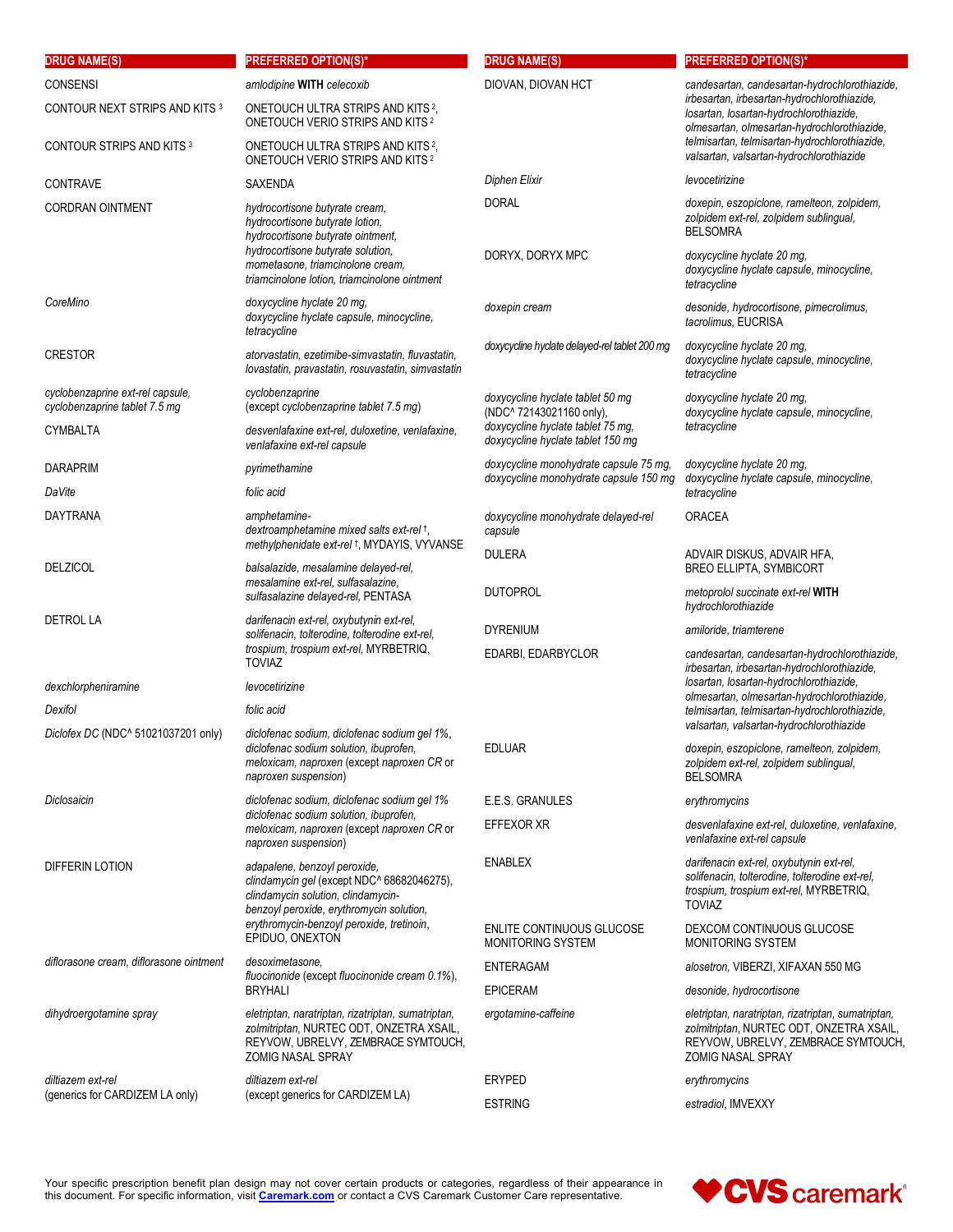| <b>DRUG NAME(S)</b>                               | <b>PREFERRED OPTION(S)*</b>                                                                                                                                                                                                     | <b>DRUG NAME(S)</b>                                                    | <b>PREFERRED OPTION(S)*</b>                                                                                                                                                                                                     |
|---------------------------------------------------|---------------------------------------------------------------------------------------------------------------------------------------------------------------------------------------------------------------------------------|------------------------------------------------------------------------|---------------------------------------------------------------------------------------------------------------------------------------------------------------------------------------------------------------------------------|
| <b>EVEKEO</b>                                     | amphetamine-dextroamphetamine mixed salts,<br>methylphenidate                                                                                                                                                                   | <b>FML LIQUIFILM</b>                                                   | dexamethasone, loteprednol,<br>prednisolone acetate 1%, DUREZOL,                                                                                                                                                                |
| EVERSENSE CONTINUOUS GLUCOSE<br>MONITORING SYSTEM | DEXCOM CONTINUOUS GLUCOSE<br><b>MONITORING SYSTEM</b>                                                                                                                                                                           |                                                                        | FML FORTE, FML S.O.P., MAXIDEX,<br>PRED MILD                                                                                                                                                                                    |
| <b>EVZIO</b>                                      | naloxone injection, NARCAN NASAL SPRAY                                                                                                                                                                                          | FOLIC-K                                                                | folic acid                                                                                                                                                                                                                      |
| <b>EXFORGE</b>                                    | amlodipine-olmesartan, amlodipine-telmisartan,                                                                                                                                                                                  | Folvik-D                                                               | folic acid                                                                                                                                                                                                                      |
|                                                   | amlodipine-valsartan                                                                                                                                                                                                            | Folvite-D                                                              | folic acid                                                                                                                                                                                                                      |
| <b>EXFORGE HCT</b>                                | amlodipine-valsartan-hydrochlorothiazide,<br>olmesartan-amlodipine-hydrochlorothiazide                                                                                                                                          | <b>FORTAMET</b>                                                        | metformin, metformin ext-rel (except generics for<br>FORTAMET and GLUMETZA)                                                                                                                                                     |
| <b>FABIOR</b>                                     | adapalene, benzoyl peroxide,<br>clindamycin gel (except NDC^ 68682046275),<br>clindamycin solution, clindamycin-                                                                                                                | <b>FORTESTA</b>                                                        | testosterone gel (except authorized generics for<br>TESTIM and VOGELXO), testosterone solution,<br>ANDRODERM                                                                                                                    |
|                                                   | benzoyl peroxide, erythromycin solution,<br>erythromycin-benzoyl peroxide, tretinoin,                                                                                                                                           | <b>FOSAMAX PLUS D</b>                                                  | alendronate, ibandronate, risedronate                                                                                                                                                                                           |
|                                                   | EPIDUO, ONEXTON                                                                                                                                                                                                                 | <b>FOSRENOL</b>                                                        | calcium acetate, sevelamer carbonate,                                                                                                                                                                                           |
| <b>FANAPT</b>                                     | aripiprazole, clozapine, olanzapine, quetiapine,<br>quetiapine ext-rel, risperidone, ziprasidone,                                                                                                                               | FOSTEUM, FOSTEUM PLUS                                                  | PHOSLYRA, VELPHORO<br>alendronate, ibandronate, risedronate                                                                                                                                                                     |
|                                                   | LATUDA, VRAYLAR                                                                                                                                                                                                                 | <b>FREESTYLE LIBRE CONTINUOUS</b>                                      | DEXCOM CONTINUOUS GLUCOSE                                                                                                                                                                                                       |
| <b>FEMRING</b>                                    | estradiol, IMVEXXY                                                                                                                                                                                                              | <b>GLUCOSE MONITORING SYSTEM</b>                                       | <b>MONITORING SYSTEM</b>                                                                                                                                                                                                        |
| fenofibrate tablet 120 mg                         | fenofibrate (except fenofibrate tablet 120 mg),<br>fenofibric acid delayed-rel                                                                                                                                                  | FREESTYLE STRIPS AND KITS 3                                            | ONETOUCH ULTRA STRIPS AND KITS <sup>2</sup> ,<br>ONETOUCH VERIO STRIPS AND KITS <sup>2</sup>                                                                                                                                    |
| FENOGLIDE TABLET 120 MG                           | fenofibrate (except fenofibrate tablet 120 mg),<br>fenofibric acid delayed-rel                                                                                                                                                  | <b>FROVA</b>                                                           | eletriptan, naratriptan, rizatriptan, sumatriptan,<br>zolmitriptan, NURTEC ODT, ONZETRA XSAIL,                                                                                                                                  |
| fenoprofen, FENOPROFEN CAPSULE                    | diclofenac sodium, ibuprofen, meloxicam,<br>naproxen (except naproxen CR or<br>naproxen suspension)                                                                                                                             |                                                                        | REYVOW, UBRELVY,<br>ZEMBRACE SYMTOUCH,<br><b>ZOMIG NASAL SPRAY</b>                                                                                                                                                              |
| FERIVA 21/7                                       | folic acid                                                                                                                                                                                                                      | <b>FYCOMPA</b>                                                         | carbamazepine, carbamazepine ext-rel,<br>divalproex sodium, divalproex sodium ext-rel,                                                                                                                                          |
| <b>FETZIMA</b>                                    | desvenlafaxine ext-rel, duloxetine, venlafaxine,<br>venlafaxine ext-rel capsule                                                                                                                                                 |                                                                        | gabapentin, lamotrigine, lamotrigine ext-rel,<br>levetiracetam, levetiracetam ext-rel,<br>oxcarbazepine, phenobarbital, phenytoin,                                                                                              |
| Fexmid                                            | cyclobenzaprine<br>(except cyclobenzaprine tablet 7.5 mg)                                                                                                                                                                       |                                                                        | phenytoin sodium extended, primidone,<br>tiagabine, topiramate, valproic acid, zonisamide,                                                                                                                                      |
| <b>FINACEA GEL</b>                                | azelaic acid gel, metronidazole,<br>FINACEA FOAM, SOOLANTRA                                                                                                                                                                     |                                                                        | OXTELLAR XR, TROKENDI XR, VIMPAT,<br><b>XCOPRI</b>                                                                                                                                                                              |
| <b>FIORICET CAPSULE</b>                           | diclofenac sodium, ibuprofen,                                                                                                                                                                                                   | Genicin Vita-S                                                         | folic acid                                                                                                                                                                                                                      |
|                                                   | naproxen (except naproxen CR or<br>naproxen suspension)                                                                                                                                                                         | <b>GLUMETZA</b>                                                        | metformin, metformin ext-rel (except generics for<br>FORTAMET and GLUMETZA)                                                                                                                                                     |
| flucytosine capsule 500 mg                        | fluconazole                                                                                                                                                                                                                     | GLYCOPYRROLATE TABLET 1.5 MG                                           | dicyclomine                                                                                                                                                                                                                     |
| fluocinonide cream 0.1%                           | clobetasol cream                                                                                                                                                                                                                | <b>GOLYTELY</b>                                                        | peg 3350-electrolytes, CLENPIQ                                                                                                                                                                                                  |
| fluorouracil cream 0.5%                           | fluorouracil cream 5%, fluorouracil solution,<br>imiquimod, PICATO, TOLAK, ZYCLARA                                                                                                                                              | <b>GUARDIAN CONNECT CONTINUOUS</b><br><b>GLUCOSE MONITORING SYSTEM</b> | DEXCOM CONTINUOUS GLUCOSE<br>MONITORING SYSTEM                                                                                                                                                                                  |
| fluoxetine tablet<br>(generics for SARAFEM only)  | fluoxetine (except fluoxetine tablet 60 mg,<br>fluoxetine tablet [generics for SARAFEM]),<br>paroxetine HCI ext-rel, sertraline                                                                                                 | <b>HORIZANT</b>                                                        | gabapentin, GRALISE                                                                                                                                                                                                             |
|                                                   |                                                                                                                                                                                                                                 | <b>HUMALOG</b>                                                         | FIASP, NOVOLOG                                                                                                                                                                                                                  |
| fluoxetine tablet 60 mg                           | citalopram, escitalopram,                                                                                                                                                                                                       | HUMALOG MIX 50/50                                                      | NOVOLOG MIX 70/30                                                                                                                                                                                                               |
|                                                   | fluoxetine (except fluoxetine tablet 60 mg,<br>fluoxetine tablet [generics for SARAFEM]),<br>paroxetine HCI, paroxetine HCI ext-rel,                                                                                            | HUMALOG MIX 75/25                                                      | NOVOLOG MIX 70/30                                                                                                                                                                                                               |
|                                                   |                                                                                                                                                                                                                                 | HUMULIN 70/30                                                          | NOVOLIN 70/30                                                                                                                                                                                                                   |
|                                                   | sertraline, TRINTELLIX                                                                                                                                                                                                          | HUMULIN N                                                              | NOVOLIN N                                                                                                                                                                                                                       |
| flurandrenolide lotion<br>(NDC^ 24470092112 only) | desonide, hydrocortisone                                                                                                                                                                                                        | <b>HUMULIN R</b>                                                       | NOVOLIN R                                                                                                                                                                                                                       |
| flurandrenolide ointment                          | hydrocortisone butyrate cream,<br>hydrocortisone butyrate lotion,<br>hydrocortisone butyrate ointment,<br>hydrocortisone butyrate solution,<br>mometasone, triamcinolone cream,<br>triamcinolone lotion, triamcinolone ointment | hydrocortisone butyrate lipophilic cream 0.1%                          | hydrocortisone butyrate cream,<br>hydrocortisone butyrate lotion,<br>hydrocortisone butyrate ointment,<br>hydrocortisone butyrate solution, mometasone,<br>triamcinolone cream, triamcinolone lotion,<br>triamcinolone ointment |

HylaVite folic acid

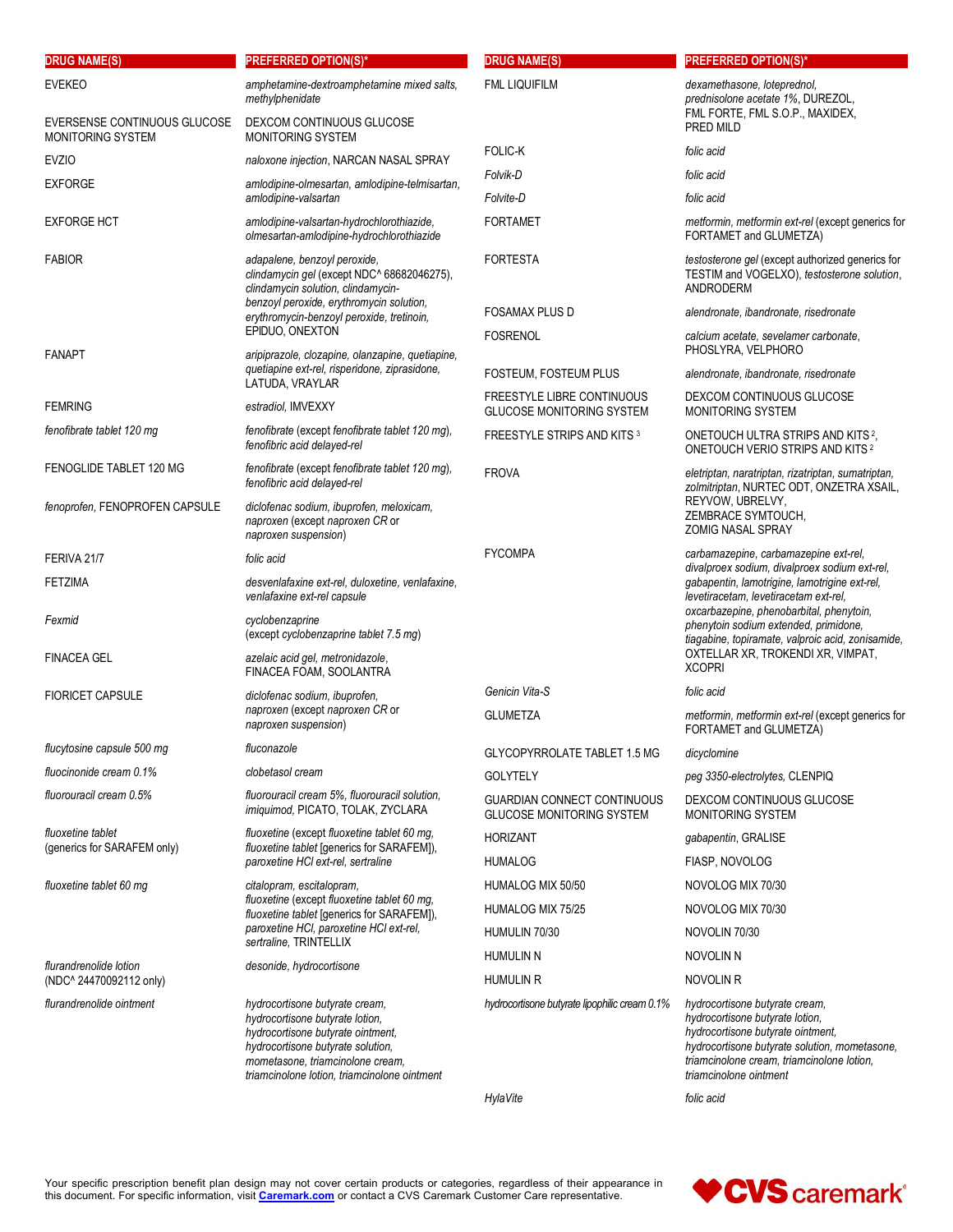| HYSINGLA ER<br>fentanyl transdermal, hydrocodone ext-rel,<br><b>LANOXIN TABLET</b><br>digoxin<br>hydromorphone ext-rel, methadone,<br>(125 MCG and 250 MCG only)<br>morphine ext-rel, NUCYNTA ER, XTAMPZA ER<br>lanthanum carbonate<br>calcium acetate, sevelamer carbonate,<br><b>INCRUSE ELLIPTA</b><br>PHOSLYRA, VELPHORO<br>SPIRIVA, YUPELRI<br>LANTUS <sup>5</sup><br>INDERAL LA, INDERAL XL<br>atenolol, carvedilol, carvedilol phosphate ext-rel,<br><b>BASAGLAR, LEVEMIR</b><br>metoprolol succinate ext-rel, metoprolol tartrate,<br>LAZANDA<br>fentanyl transmucosal lozenge, SUBSYS<br>nadolol, pindolol, propranolol, propranolol ext-rel,<br><b>BYSTOLIC</b><br><b>LESCOL XL</b><br>atorvastatin, ezetimibe-simvastatin, fluvastatin,<br>lovastatin, pravastatin, rosuvastatin, simvastatin<br><b>INDOCIN</b><br>diclofenac sodium, ibuprofen, meloxicam,<br>naproxen (except naproxen CR or<br>fentanyl transdermal, hydrocodone ext-rel,<br>levorphanol<br>naproxen suspension)<br>hydromorphone ext-rel, methadone,<br>morphine ext-rel, NUCYNTA ER, XTAMPZA ER<br>diclofenac sodium, ibuprofen, meloxicam,<br>indomethacin capsule 20 mg<br>naproxen (except naproxen CR or<br><b>LEXAPRO</b><br>citalopram, escitalopram,<br>naproxen suspension)<br>fluoxetine (except fluoxetine tablet 60 mg,<br>fluoxetine tablet [generics for SARAFEM]),<br>Inflammacin<br>diclofenac sodium, diclofenac sodium gel 1%,<br>paroxetine HCI, paroxetine HCI ext-rel,<br>diclofenac sodium solution, ibuprofen,<br>sertraline, TRINTELLIX<br>meloxicam, naproxen (except naproxen CR or<br>naproxen suspension)<br>LIALDA<br>balsalazide, mesalamine delayed-rel,<br>mesalamine ext-rel, sulfasalazine,<br><b>INNOPRAN XL</b><br>atenolol, carvedilol, carvedilol phosphate ext-rel,<br>sulfasalazine delayed-rel, PENTASA<br>metoprolol succinate ext-rel, metoprolol tartrate,<br>nadolol, pindolol, propranolol, propranolol ext-rel,<br>LIDOCAINE-TETRACAINE CREAM<br>lidocaine-prilocaine<br><b>BYSTOLIC</b><br>(NDC^ 71800063115 only)<br><b>INTERMEZZO</b><br>doxepin, eszopiclone, ramelteon, zolpidem,<br><b>LIDOTREX</b><br>lidocaine-prilocaine<br>zolpidem ext-rel, zolpidem sublingual,<br><b>LIPITOR</b><br><b>BELSOMRA</b><br>atorvastatin, ezetimibe-simvastatin, fluvastatin,<br>lovastatin, pravastatin, rosuvastatin, simvastatin<br><b>INTRAROSA</b><br>estradiol, IMVEXXY<br>LIVALO<br>atorvastatin, ezetimibe-simvastatin, fluvastatin,<br><b>INTUNIV</b><br>amphetamine-<br>lovastatin, pravastatin, rosuvastatin, simvastatin<br>dextroamphetamine mixed salts ext-rel +,<br>atomoxetine, guanfacine ext-rel,<br>Lorid<br>folic acid<br>methylphenidate ext-rel +, MYDAYIS, VYVANSE<br>cyclobenzaprine<br>Lorzone<br>(except cyclobenzaprine tablet 7.5 mg)<br><b>INVEGA SUSTENNA</b><br>ABILIFY MAINTENA, PERSERIS<br>LOTEMAX, LOTEMAX SM<br>dexamethasone, loteprednol,<br>INVOKAMET, INVOKAMET XR<br>SYNJARDY, SYNJARDY XR, XIGDUO XR<br>prednisolone acetate 1%, DUREZOL,<br><b>INVOKANA</b><br>FARXIGA, JARDIANCE<br>FML FORTE, FML S.O.P., MAXIDEX,<br>PRED MILD<br>isosorbide dinitrate 40 mg<br>isosorbide dinitrate<br>(except isosorbide dinitrate 40 mg),<br><b>LUNESTA</b><br>doxepin, eszopiclone, ramelteon, zolpidem,<br>isosorbide mononitrate<br>zolpidem ext-rel, zolpidem sublingual,<br><b>BELSOMRA</b><br>ISTALOL<br>timolol maleate solution, BETIMOL,<br><b>BETOPTICS</b><br><b>MACRODANTIN</b><br>nitrofurantoin<br><b>JALYN</b><br>dutasteride-tamsulosin; dutasteride or finasteride<br>Matzim LA<br>diltiazem ext-rel<br>WITH alfuzosin ext-rel, doxazosin, silodosin,<br>(except generics for CARDIZEM LA)<br>tamsulosin or terazosin<br>diclofenac sodium, ibuprofen, meloxicam,<br>mefenamic acid<br>JENTADUETO, JENTADUETO XR<br>JANUMET, JANUMET XR<br>(NDC <sup>^</sup> 69336012830 only)<br>naproxen (except naproxen CR or<br>naproxen suspension)<br>KAMDOY<br>desonide, hydrocortisone<br><b>MENEST</b><br>estradiol<br>KAZANO<br>JANUMET, JANUMET XR<br>MENOSTAR<br>estradiol<br>ketoconazole foam 2%<br>ketoconazole shampoo 2%,<br>selenium sulfide lotion 2.5%<br>metaxalone 400 mg<br>cyclobenzaprine<br>(except cyclobenzaprine tablet 7.5 mg)<br>ketoconazole shampoo 2%,<br>Ketodan<br>selenium sulfide lotion 2.5%<br>metformin ext-rel<br>metformin, metformin ext-rel (except generics<br>(generics for FORTAMET and GLUMETZA only)<br>for FORTAMET and GLUMETZA)<br>ketoprofen capsule 25 mg<br>diclofenac sodium, ibuprofen, meloxicam,<br>naproxen (except naproxen CR or<br>methocarbamol 500 mg<br>cyclobenzaprine<br>naproxen suspension)<br>(NDC^ 69036091010 only),<br>(except cyclobenzaprine tablet 7.5 mg)<br>methocarbamol 750 mg<br>diclofenac sodium, ibuprofen, meloxicam,<br>ketoprofen ext-rel capsule<br>(NDCs^ 69036093090, 70868090190 only)<br>naproxen (except naproxen CR or<br>naproxen suspension)<br><b>MIACALCIN INJECTION</b><br>alendronate, calcitonin-salmon, ibandronate,<br>risedronate, FORTEO, PROLIA, TYMLOS<br><b>KOMBIGLYZE XR</b><br>JANUMET, JANUMET XR<br><b>MIACALCIN NASAL SPRAY</b><br>calcitonin-salmon<br><b>LACRISERT</b><br>RESTASIS, XIIDRA<br>lactulose solution | <b>DRUG NAME(S)</b>  | <b>PREFERRED OPTION(S)*</b> | <b>DRUG NAME(S)</b> | <b>PREFERRED OPTION(S)*</b> |
|-------------------------------------------------------------------------------------------------------------------------------------------------------------------------------------------------------------------------------------------------------------------------------------------------------------------------------------------------------------------------------------------------------------------------------------------------------------------------------------------------------------------------------------------------------------------------------------------------------------------------------------------------------------------------------------------------------------------------------------------------------------------------------------------------------------------------------------------------------------------------------------------------------------------------------------------------------------------------------------------------------------------------------------------------------------------------------------------------------------------------------------------------------------------------------------------------------------------------------------------------------------------------------------------------------------------------------------------------------------------------------------------------------------------------------------------------------------------------------------------------------------------------------------------------------------------------------------------------------------------------------------------------------------------------------------------------------------------------------------------------------------------------------------------------------------------------------------------------------------------------------------------------------------------------------------------------------------------------------------------------------------------------------------------------------------------------------------------------------------------------------------------------------------------------------------------------------------------------------------------------------------------------------------------------------------------------------------------------------------------------------------------------------------------------------------------------------------------------------------------------------------------------------------------------------------------------------------------------------------------------------------------------------------------------------------------------------------------------------------------------------------------------------------------------------------------------------------------------------------------------------------------------------------------------------------------------------------------------------------------------------------------------------------------------------------------------------------------------------------------------------------------------------------------------------------------------------------------------------------------------------------------------------------------------------------------------------------------------------------------------------------------------------------------------------------------------------------------------------------------------------------------------------------------------------------------------------------------------------------------------------------------------------------------------------------------------------------------------------------------------------------------------------------------------------------------------------------------------------------------------------------------------------------------------------------------------------------------------------------------------------------------------------------------------------------------------------------------------------------------------------------------------------------------------------------------------------------------------------------------------------------------------------------------------------------------------------------------------------------------------------------------------------------------------------------------------------------------------------------------------------------------------------------------------------------------------------------------------------------------------------------------------------------------------------------------------------------------------------------------------------------------------------------------------------------------------------------------------------------------------------------------------------------------------------------------------------------------------------------------------------------------------------------------------------------------------------------------------------------------------------------------------------------------------------------------------|----------------------|-----------------------------|---------------------|-----------------------------|
|                                                                                                                                                                                                                                                                                                                                                                                                                                                                                                                                                                                                                                                                                                                                                                                                                                                                                                                                                                                                                                                                                                                                                                                                                                                                                                                                                                                                                                                                                                                                                                                                                                                                                                                                                                                                                                                                                                                                                                                                                                                                                                                                                                                                                                                                                                                                                                                                                                                                                                                                                                                                                                                                                                                                                                                                                                                                                                                                                                                                                                                                                                                                                                                                                                                                                                                                                                                                                                                                                                                                                                                                                                                                                                                                                                                                                                                                                                                                                                                                                                                                                                                                                                                                                                                                                                                                                                                                                                                                                                                                                                                                                                                                                                                                                                                                                                                                                                                                                                                                                                                                                                                                                                                                 |                      |                             |                     |                             |
|                                                                                                                                                                                                                                                                                                                                                                                                                                                                                                                                                                                                                                                                                                                                                                                                                                                                                                                                                                                                                                                                                                                                                                                                                                                                                                                                                                                                                                                                                                                                                                                                                                                                                                                                                                                                                                                                                                                                                                                                                                                                                                                                                                                                                                                                                                                                                                                                                                                                                                                                                                                                                                                                                                                                                                                                                                                                                                                                                                                                                                                                                                                                                                                                                                                                                                                                                                                                                                                                                                                                                                                                                                                                                                                                                                                                                                                                                                                                                                                                                                                                                                                                                                                                                                                                                                                                                                                                                                                                                                                                                                                                                                                                                                                                                                                                                                                                                                                                                                                                                                                                                                                                                                                                 |                      |                             |                     |                             |
|                                                                                                                                                                                                                                                                                                                                                                                                                                                                                                                                                                                                                                                                                                                                                                                                                                                                                                                                                                                                                                                                                                                                                                                                                                                                                                                                                                                                                                                                                                                                                                                                                                                                                                                                                                                                                                                                                                                                                                                                                                                                                                                                                                                                                                                                                                                                                                                                                                                                                                                                                                                                                                                                                                                                                                                                                                                                                                                                                                                                                                                                                                                                                                                                                                                                                                                                                                                                                                                                                                                                                                                                                                                                                                                                                                                                                                                                                                                                                                                                                                                                                                                                                                                                                                                                                                                                                                                                                                                                                                                                                                                                                                                                                                                                                                                                                                                                                                                                                                                                                                                                                                                                                                                                 |                      |                             |                     |                             |
|                                                                                                                                                                                                                                                                                                                                                                                                                                                                                                                                                                                                                                                                                                                                                                                                                                                                                                                                                                                                                                                                                                                                                                                                                                                                                                                                                                                                                                                                                                                                                                                                                                                                                                                                                                                                                                                                                                                                                                                                                                                                                                                                                                                                                                                                                                                                                                                                                                                                                                                                                                                                                                                                                                                                                                                                                                                                                                                                                                                                                                                                                                                                                                                                                                                                                                                                                                                                                                                                                                                                                                                                                                                                                                                                                                                                                                                                                                                                                                                                                                                                                                                                                                                                                                                                                                                                                                                                                                                                                                                                                                                                                                                                                                                                                                                                                                                                                                                                                                                                                                                                                                                                                                                                 |                      |                             |                     |                             |
|                                                                                                                                                                                                                                                                                                                                                                                                                                                                                                                                                                                                                                                                                                                                                                                                                                                                                                                                                                                                                                                                                                                                                                                                                                                                                                                                                                                                                                                                                                                                                                                                                                                                                                                                                                                                                                                                                                                                                                                                                                                                                                                                                                                                                                                                                                                                                                                                                                                                                                                                                                                                                                                                                                                                                                                                                                                                                                                                                                                                                                                                                                                                                                                                                                                                                                                                                                                                                                                                                                                                                                                                                                                                                                                                                                                                                                                                                                                                                                                                                                                                                                                                                                                                                                                                                                                                                                                                                                                                                                                                                                                                                                                                                                                                                                                                                                                                                                                                                                                                                                                                                                                                                                                                 |                      |                             |                     |                             |
|                                                                                                                                                                                                                                                                                                                                                                                                                                                                                                                                                                                                                                                                                                                                                                                                                                                                                                                                                                                                                                                                                                                                                                                                                                                                                                                                                                                                                                                                                                                                                                                                                                                                                                                                                                                                                                                                                                                                                                                                                                                                                                                                                                                                                                                                                                                                                                                                                                                                                                                                                                                                                                                                                                                                                                                                                                                                                                                                                                                                                                                                                                                                                                                                                                                                                                                                                                                                                                                                                                                                                                                                                                                                                                                                                                                                                                                                                                                                                                                                                                                                                                                                                                                                                                                                                                                                                                                                                                                                                                                                                                                                                                                                                                                                                                                                                                                                                                                                                                                                                                                                                                                                                                                                 |                      |                             |                     |                             |
|                                                                                                                                                                                                                                                                                                                                                                                                                                                                                                                                                                                                                                                                                                                                                                                                                                                                                                                                                                                                                                                                                                                                                                                                                                                                                                                                                                                                                                                                                                                                                                                                                                                                                                                                                                                                                                                                                                                                                                                                                                                                                                                                                                                                                                                                                                                                                                                                                                                                                                                                                                                                                                                                                                                                                                                                                                                                                                                                                                                                                                                                                                                                                                                                                                                                                                                                                                                                                                                                                                                                                                                                                                                                                                                                                                                                                                                                                                                                                                                                                                                                                                                                                                                                                                                                                                                                                                                                                                                                                                                                                                                                                                                                                                                                                                                                                                                                                                                                                                                                                                                                                                                                                                                                 |                      |                             |                     |                             |
|                                                                                                                                                                                                                                                                                                                                                                                                                                                                                                                                                                                                                                                                                                                                                                                                                                                                                                                                                                                                                                                                                                                                                                                                                                                                                                                                                                                                                                                                                                                                                                                                                                                                                                                                                                                                                                                                                                                                                                                                                                                                                                                                                                                                                                                                                                                                                                                                                                                                                                                                                                                                                                                                                                                                                                                                                                                                                                                                                                                                                                                                                                                                                                                                                                                                                                                                                                                                                                                                                                                                                                                                                                                                                                                                                                                                                                                                                                                                                                                                                                                                                                                                                                                                                                                                                                                                                                                                                                                                                                                                                                                                                                                                                                                                                                                                                                                                                                                                                                                                                                                                                                                                                                                                 |                      |                             |                     |                             |
|                                                                                                                                                                                                                                                                                                                                                                                                                                                                                                                                                                                                                                                                                                                                                                                                                                                                                                                                                                                                                                                                                                                                                                                                                                                                                                                                                                                                                                                                                                                                                                                                                                                                                                                                                                                                                                                                                                                                                                                                                                                                                                                                                                                                                                                                                                                                                                                                                                                                                                                                                                                                                                                                                                                                                                                                                                                                                                                                                                                                                                                                                                                                                                                                                                                                                                                                                                                                                                                                                                                                                                                                                                                                                                                                                                                                                                                                                                                                                                                                                                                                                                                                                                                                                                                                                                                                                                                                                                                                                                                                                                                                                                                                                                                                                                                                                                                                                                                                                                                                                                                                                                                                                                                                 |                      |                             |                     |                             |
|                                                                                                                                                                                                                                                                                                                                                                                                                                                                                                                                                                                                                                                                                                                                                                                                                                                                                                                                                                                                                                                                                                                                                                                                                                                                                                                                                                                                                                                                                                                                                                                                                                                                                                                                                                                                                                                                                                                                                                                                                                                                                                                                                                                                                                                                                                                                                                                                                                                                                                                                                                                                                                                                                                                                                                                                                                                                                                                                                                                                                                                                                                                                                                                                                                                                                                                                                                                                                                                                                                                                                                                                                                                                                                                                                                                                                                                                                                                                                                                                                                                                                                                                                                                                                                                                                                                                                                                                                                                                                                                                                                                                                                                                                                                                                                                                                                                                                                                                                                                                                                                                                                                                                                                                 |                      |                             |                     |                             |
|                                                                                                                                                                                                                                                                                                                                                                                                                                                                                                                                                                                                                                                                                                                                                                                                                                                                                                                                                                                                                                                                                                                                                                                                                                                                                                                                                                                                                                                                                                                                                                                                                                                                                                                                                                                                                                                                                                                                                                                                                                                                                                                                                                                                                                                                                                                                                                                                                                                                                                                                                                                                                                                                                                                                                                                                                                                                                                                                                                                                                                                                                                                                                                                                                                                                                                                                                                                                                                                                                                                                                                                                                                                                                                                                                                                                                                                                                                                                                                                                                                                                                                                                                                                                                                                                                                                                                                                                                                                                                                                                                                                                                                                                                                                                                                                                                                                                                                                                                                                                                                                                                                                                                                                                 |                      |                             |                     |                             |
|                                                                                                                                                                                                                                                                                                                                                                                                                                                                                                                                                                                                                                                                                                                                                                                                                                                                                                                                                                                                                                                                                                                                                                                                                                                                                                                                                                                                                                                                                                                                                                                                                                                                                                                                                                                                                                                                                                                                                                                                                                                                                                                                                                                                                                                                                                                                                                                                                                                                                                                                                                                                                                                                                                                                                                                                                                                                                                                                                                                                                                                                                                                                                                                                                                                                                                                                                                                                                                                                                                                                                                                                                                                                                                                                                                                                                                                                                                                                                                                                                                                                                                                                                                                                                                                                                                                                                                                                                                                                                                                                                                                                                                                                                                                                                                                                                                                                                                                                                                                                                                                                                                                                                                                                 |                      |                             |                     |                             |
|                                                                                                                                                                                                                                                                                                                                                                                                                                                                                                                                                                                                                                                                                                                                                                                                                                                                                                                                                                                                                                                                                                                                                                                                                                                                                                                                                                                                                                                                                                                                                                                                                                                                                                                                                                                                                                                                                                                                                                                                                                                                                                                                                                                                                                                                                                                                                                                                                                                                                                                                                                                                                                                                                                                                                                                                                                                                                                                                                                                                                                                                                                                                                                                                                                                                                                                                                                                                                                                                                                                                                                                                                                                                                                                                                                                                                                                                                                                                                                                                                                                                                                                                                                                                                                                                                                                                                                                                                                                                                                                                                                                                                                                                                                                                                                                                                                                                                                                                                                                                                                                                                                                                                                                                 |                      |                             |                     |                             |
|                                                                                                                                                                                                                                                                                                                                                                                                                                                                                                                                                                                                                                                                                                                                                                                                                                                                                                                                                                                                                                                                                                                                                                                                                                                                                                                                                                                                                                                                                                                                                                                                                                                                                                                                                                                                                                                                                                                                                                                                                                                                                                                                                                                                                                                                                                                                                                                                                                                                                                                                                                                                                                                                                                                                                                                                                                                                                                                                                                                                                                                                                                                                                                                                                                                                                                                                                                                                                                                                                                                                                                                                                                                                                                                                                                                                                                                                                                                                                                                                                                                                                                                                                                                                                                                                                                                                                                                                                                                                                                                                                                                                                                                                                                                                                                                                                                                                                                                                                                                                                                                                                                                                                                                                 |                      |                             |                     |                             |
|                                                                                                                                                                                                                                                                                                                                                                                                                                                                                                                                                                                                                                                                                                                                                                                                                                                                                                                                                                                                                                                                                                                                                                                                                                                                                                                                                                                                                                                                                                                                                                                                                                                                                                                                                                                                                                                                                                                                                                                                                                                                                                                                                                                                                                                                                                                                                                                                                                                                                                                                                                                                                                                                                                                                                                                                                                                                                                                                                                                                                                                                                                                                                                                                                                                                                                                                                                                                                                                                                                                                                                                                                                                                                                                                                                                                                                                                                                                                                                                                                                                                                                                                                                                                                                                                                                                                                                                                                                                                                                                                                                                                                                                                                                                                                                                                                                                                                                                                                                                                                                                                                                                                                                                                 |                      |                             |                     |                             |
|                                                                                                                                                                                                                                                                                                                                                                                                                                                                                                                                                                                                                                                                                                                                                                                                                                                                                                                                                                                                                                                                                                                                                                                                                                                                                                                                                                                                                                                                                                                                                                                                                                                                                                                                                                                                                                                                                                                                                                                                                                                                                                                                                                                                                                                                                                                                                                                                                                                                                                                                                                                                                                                                                                                                                                                                                                                                                                                                                                                                                                                                                                                                                                                                                                                                                                                                                                                                                                                                                                                                                                                                                                                                                                                                                                                                                                                                                                                                                                                                                                                                                                                                                                                                                                                                                                                                                                                                                                                                                                                                                                                                                                                                                                                                                                                                                                                                                                                                                                                                                                                                                                                                                                                                 |                      |                             |                     |                             |
|                                                                                                                                                                                                                                                                                                                                                                                                                                                                                                                                                                                                                                                                                                                                                                                                                                                                                                                                                                                                                                                                                                                                                                                                                                                                                                                                                                                                                                                                                                                                                                                                                                                                                                                                                                                                                                                                                                                                                                                                                                                                                                                                                                                                                                                                                                                                                                                                                                                                                                                                                                                                                                                                                                                                                                                                                                                                                                                                                                                                                                                                                                                                                                                                                                                                                                                                                                                                                                                                                                                                                                                                                                                                                                                                                                                                                                                                                                                                                                                                                                                                                                                                                                                                                                                                                                                                                                                                                                                                                                                                                                                                                                                                                                                                                                                                                                                                                                                                                                                                                                                                                                                                                                                                 |                      |                             |                     |                             |
|                                                                                                                                                                                                                                                                                                                                                                                                                                                                                                                                                                                                                                                                                                                                                                                                                                                                                                                                                                                                                                                                                                                                                                                                                                                                                                                                                                                                                                                                                                                                                                                                                                                                                                                                                                                                                                                                                                                                                                                                                                                                                                                                                                                                                                                                                                                                                                                                                                                                                                                                                                                                                                                                                                                                                                                                                                                                                                                                                                                                                                                                                                                                                                                                                                                                                                                                                                                                                                                                                                                                                                                                                                                                                                                                                                                                                                                                                                                                                                                                                                                                                                                                                                                                                                                                                                                                                                                                                                                                                                                                                                                                                                                                                                                                                                                                                                                                                                                                                                                                                                                                                                                                                                                                 |                      |                             |                     |                             |
|                                                                                                                                                                                                                                                                                                                                                                                                                                                                                                                                                                                                                                                                                                                                                                                                                                                                                                                                                                                                                                                                                                                                                                                                                                                                                                                                                                                                                                                                                                                                                                                                                                                                                                                                                                                                                                                                                                                                                                                                                                                                                                                                                                                                                                                                                                                                                                                                                                                                                                                                                                                                                                                                                                                                                                                                                                                                                                                                                                                                                                                                                                                                                                                                                                                                                                                                                                                                                                                                                                                                                                                                                                                                                                                                                                                                                                                                                                                                                                                                                                                                                                                                                                                                                                                                                                                                                                                                                                                                                                                                                                                                                                                                                                                                                                                                                                                                                                                                                                                                                                                                                                                                                                                                 |                      |                             |                     |                             |
|                                                                                                                                                                                                                                                                                                                                                                                                                                                                                                                                                                                                                                                                                                                                                                                                                                                                                                                                                                                                                                                                                                                                                                                                                                                                                                                                                                                                                                                                                                                                                                                                                                                                                                                                                                                                                                                                                                                                                                                                                                                                                                                                                                                                                                                                                                                                                                                                                                                                                                                                                                                                                                                                                                                                                                                                                                                                                                                                                                                                                                                                                                                                                                                                                                                                                                                                                                                                                                                                                                                                                                                                                                                                                                                                                                                                                                                                                                                                                                                                                                                                                                                                                                                                                                                                                                                                                                                                                                                                                                                                                                                                                                                                                                                                                                                                                                                                                                                                                                                                                                                                                                                                                                                                 |                      |                             |                     |                             |
|                                                                                                                                                                                                                                                                                                                                                                                                                                                                                                                                                                                                                                                                                                                                                                                                                                                                                                                                                                                                                                                                                                                                                                                                                                                                                                                                                                                                                                                                                                                                                                                                                                                                                                                                                                                                                                                                                                                                                                                                                                                                                                                                                                                                                                                                                                                                                                                                                                                                                                                                                                                                                                                                                                                                                                                                                                                                                                                                                                                                                                                                                                                                                                                                                                                                                                                                                                                                                                                                                                                                                                                                                                                                                                                                                                                                                                                                                                                                                                                                                                                                                                                                                                                                                                                                                                                                                                                                                                                                                                                                                                                                                                                                                                                                                                                                                                                                                                                                                                                                                                                                                                                                                                                                 |                      |                             |                     |                             |
|                                                                                                                                                                                                                                                                                                                                                                                                                                                                                                                                                                                                                                                                                                                                                                                                                                                                                                                                                                                                                                                                                                                                                                                                                                                                                                                                                                                                                                                                                                                                                                                                                                                                                                                                                                                                                                                                                                                                                                                                                                                                                                                                                                                                                                                                                                                                                                                                                                                                                                                                                                                                                                                                                                                                                                                                                                                                                                                                                                                                                                                                                                                                                                                                                                                                                                                                                                                                                                                                                                                                                                                                                                                                                                                                                                                                                                                                                                                                                                                                                                                                                                                                                                                                                                                                                                                                                                                                                                                                                                                                                                                                                                                                                                                                                                                                                                                                                                                                                                                                                                                                                                                                                                                                 |                      |                             |                     |                             |
|                                                                                                                                                                                                                                                                                                                                                                                                                                                                                                                                                                                                                                                                                                                                                                                                                                                                                                                                                                                                                                                                                                                                                                                                                                                                                                                                                                                                                                                                                                                                                                                                                                                                                                                                                                                                                                                                                                                                                                                                                                                                                                                                                                                                                                                                                                                                                                                                                                                                                                                                                                                                                                                                                                                                                                                                                                                                                                                                                                                                                                                                                                                                                                                                                                                                                                                                                                                                                                                                                                                                                                                                                                                                                                                                                                                                                                                                                                                                                                                                                                                                                                                                                                                                                                                                                                                                                                                                                                                                                                                                                                                                                                                                                                                                                                                                                                                                                                                                                                                                                                                                                                                                                                                                 |                      |                             |                     |                             |
|                                                                                                                                                                                                                                                                                                                                                                                                                                                                                                                                                                                                                                                                                                                                                                                                                                                                                                                                                                                                                                                                                                                                                                                                                                                                                                                                                                                                                                                                                                                                                                                                                                                                                                                                                                                                                                                                                                                                                                                                                                                                                                                                                                                                                                                                                                                                                                                                                                                                                                                                                                                                                                                                                                                                                                                                                                                                                                                                                                                                                                                                                                                                                                                                                                                                                                                                                                                                                                                                                                                                                                                                                                                                                                                                                                                                                                                                                                                                                                                                                                                                                                                                                                                                                                                                                                                                                                                                                                                                                                                                                                                                                                                                                                                                                                                                                                                                                                                                                                                                                                                                                                                                                                                                 |                      |                             |                     |                             |
|                                                                                                                                                                                                                                                                                                                                                                                                                                                                                                                                                                                                                                                                                                                                                                                                                                                                                                                                                                                                                                                                                                                                                                                                                                                                                                                                                                                                                                                                                                                                                                                                                                                                                                                                                                                                                                                                                                                                                                                                                                                                                                                                                                                                                                                                                                                                                                                                                                                                                                                                                                                                                                                                                                                                                                                                                                                                                                                                                                                                                                                                                                                                                                                                                                                                                                                                                                                                                                                                                                                                                                                                                                                                                                                                                                                                                                                                                                                                                                                                                                                                                                                                                                                                                                                                                                                                                                                                                                                                                                                                                                                                                                                                                                                                                                                                                                                                                                                                                                                                                                                                                                                                                                                                 |                      |                             |                     |                             |
|                                                                                                                                                                                                                                                                                                                                                                                                                                                                                                                                                                                                                                                                                                                                                                                                                                                                                                                                                                                                                                                                                                                                                                                                                                                                                                                                                                                                                                                                                                                                                                                                                                                                                                                                                                                                                                                                                                                                                                                                                                                                                                                                                                                                                                                                                                                                                                                                                                                                                                                                                                                                                                                                                                                                                                                                                                                                                                                                                                                                                                                                                                                                                                                                                                                                                                                                                                                                                                                                                                                                                                                                                                                                                                                                                                                                                                                                                                                                                                                                                                                                                                                                                                                                                                                                                                                                                                                                                                                                                                                                                                                                                                                                                                                                                                                                                                                                                                                                                                                                                                                                                                                                                                                                 |                      |                             |                     |                             |
|                                                                                                                                                                                                                                                                                                                                                                                                                                                                                                                                                                                                                                                                                                                                                                                                                                                                                                                                                                                                                                                                                                                                                                                                                                                                                                                                                                                                                                                                                                                                                                                                                                                                                                                                                                                                                                                                                                                                                                                                                                                                                                                                                                                                                                                                                                                                                                                                                                                                                                                                                                                                                                                                                                                                                                                                                                                                                                                                                                                                                                                                                                                                                                                                                                                                                                                                                                                                                                                                                                                                                                                                                                                                                                                                                                                                                                                                                                                                                                                                                                                                                                                                                                                                                                                                                                                                                                                                                                                                                                                                                                                                                                                                                                                                                                                                                                                                                                                                                                                                                                                                                                                                                                                                 |                      |                             |                     |                             |
|                                                                                                                                                                                                                                                                                                                                                                                                                                                                                                                                                                                                                                                                                                                                                                                                                                                                                                                                                                                                                                                                                                                                                                                                                                                                                                                                                                                                                                                                                                                                                                                                                                                                                                                                                                                                                                                                                                                                                                                                                                                                                                                                                                                                                                                                                                                                                                                                                                                                                                                                                                                                                                                                                                                                                                                                                                                                                                                                                                                                                                                                                                                                                                                                                                                                                                                                                                                                                                                                                                                                                                                                                                                                                                                                                                                                                                                                                                                                                                                                                                                                                                                                                                                                                                                                                                                                                                                                                                                                                                                                                                                                                                                                                                                                                                                                                                                                                                                                                                                                                                                                                                                                                                                                 |                      |                             |                     |                             |
|                                                                                                                                                                                                                                                                                                                                                                                                                                                                                                                                                                                                                                                                                                                                                                                                                                                                                                                                                                                                                                                                                                                                                                                                                                                                                                                                                                                                                                                                                                                                                                                                                                                                                                                                                                                                                                                                                                                                                                                                                                                                                                                                                                                                                                                                                                                                                                                                                                                                                                                                                                                                                                                                                                                                                                                                                                                                                                                                                                                                                                                                                                                                                                                                                                                                                                                                                                                                                                                                                                                                                                                                                                                                                                                                                                                                                                                                                                                                                                                                                                                                                                                                                                                                                                                                                                                                                                                                                                                                                                                                                                                                                                                                                                                                                                                                                                                                                                                                                                                                                                                                                                                                                                                                 |                      |                             |                     |                             |
|                                                                                                                                                                                                                                                                                                                                                                                                                                                                                                                                                                                                                                                                                                                                                                                                                                                                                                                                                                                                                                                                                                                                                                                                                                                                                                                                                                                                                                                                                                                                                                                                                                                                                                                                                                                                                                                                                                                                                                                                                                                                                                                                                                                                                                                                                                                                                                                                                                                                                                                                                                                                                                                                                                                                                                                                                                                                                                                                                                                                                                                                                                                                                                                                                                                                                                                                                                                                                                                                                                                                                                                                                                                                                                                                                                                                                                                                                                                                                                                                                                                                                                                                                                                                                                                                                                                                                                                                                                                                                                                                                                                                                                                                                                                                                                                                                                                                                                                                                                                                                                                                                                                                                                                                 |                      |                             |                     |                             |
|                                                                                                                                                                                                                                                                                                                                                                                                                                                                                                                                                                                                                                                                                                                                                                                                                                                                                                                                                                                                                                                                                                                                                                                                                                                                                                                                                                                                                                                                                                                                                                                                                                                                                                                                                                                                                                                                                                                                                                                                                                                                                                                                                                                                                                                                                                                                                                                                                                                                                                                                                                                                                                                                                                                                                                                                                                                                                                                                                                                                                                                                                                                                                                                                                                                                                                                                                                                                                                                                                                                                                                                                                                                                                                                                                                                                                                                                                                                                                                                                                                                                                                                                                                                                                                                                                                                                                                                                                                                                                                                                                                                                                                                                                                                                                                                                                                                                                                                                                                                                                                                                                                                                                                                                 |                      |                             |                     |                             |
|                                                                                                                                                                                                                                                                                                                                                                                                                                                                                                                                                                                                                                                                                                                                                                                                                                                                                                                                                                                                                                                                                                                                                                                                                                                                                                                                                                                                                                                                                                                                                                                                                                                                                                                                                                                                                                                                                                                                                                                                                                                                                                                                                                                                                                                                                                                                                                                                                                                                                                                                                                                                                                                                                                                                                                                                                                                                                                                                                                                                                                                                                                                                                                                                                                                                                                                                                                                                                                                                                                                                                                                                                                                                                                                                                                                                                                                                                                                                                                                                                                                                                                                                                                                                                                                                                                                                                                                                                                                                                                                                                                                                                                                                                                                                                                                                                                                                                                                                                                                                                                                                                                                                                                                                 | <b>LACTULOSE PAK</b> |                             |                     |                             |

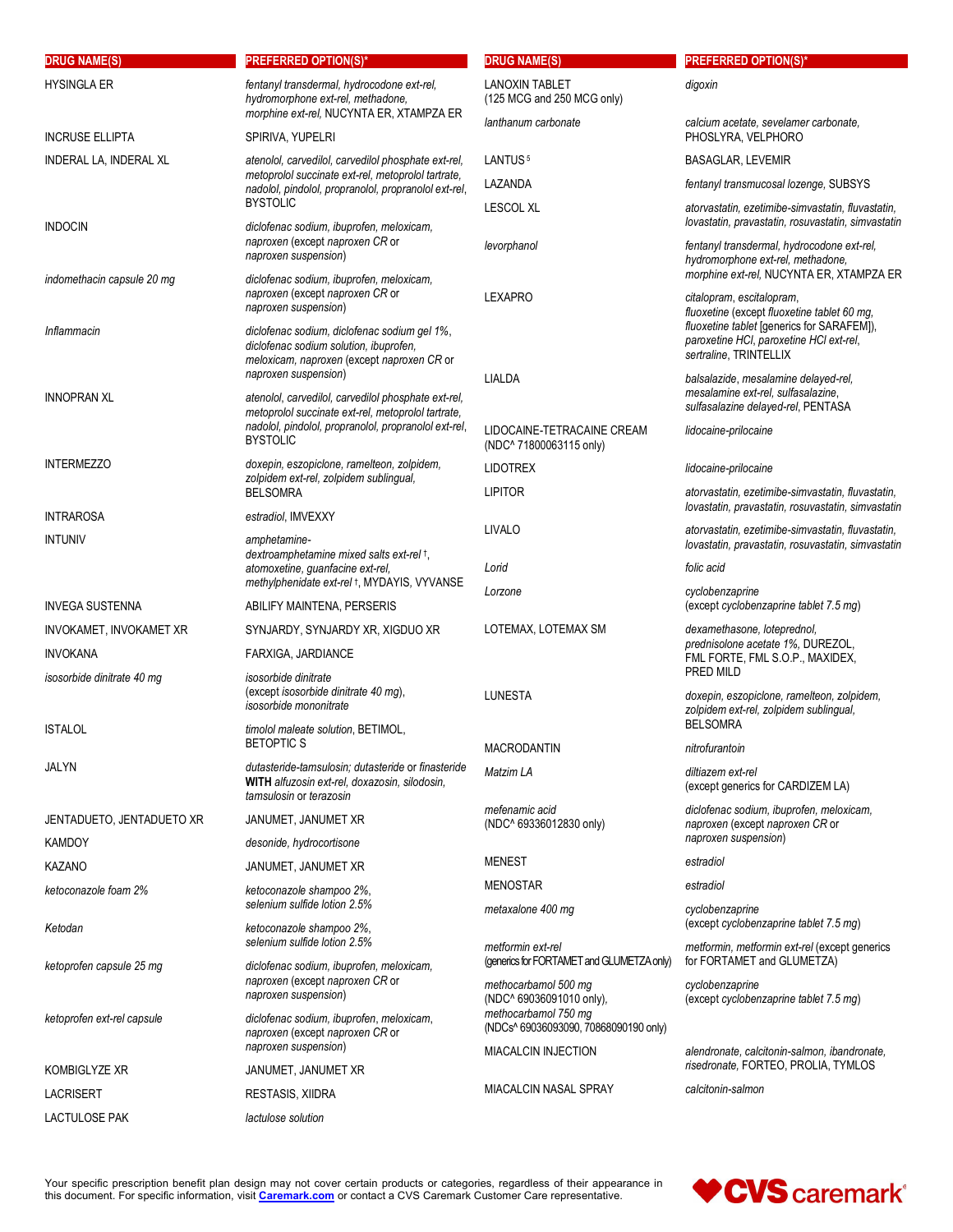| <b>DRUG NAME(S)</b>        | <b>PREFERRED OPTION(S)*</b>                                                                                                                                                                                                                          | <b>DRUG NAME(S)</b>                                  | <b>PREFERRED OPTION(S)*</b>                                                                                                 |
|----------------------------|------------------------------------------------------------------------------------------------------------------------------------------------------------------------------------------------------------------------------------------------------|------------------------------------------------------|-----------------------------------------------------------------------------------------------------------------------------|
| MICARDIS, MICARDIS HCT     | candesartan, candesartan-hydrochlorothiazide,                                                                                                                                                                                                        | niacin tablet 500 mg                                 | niacin ext-rel                                                                                                              |
|                            | irbesartan, irbesartan-hydrochlorothiazide,<br>losartan, losartan-hydrochlorothiazide,                                                                                                                                                               | Niacor                                               | niacin ext-rel                                                                                                              |
|                            | olmesartan, olmesartan-hydrochlorothiazide,                                                                                                                                                                                                          | <b>NICADAN</b>                                       | folic acid                                                                                                                  |
|                            | telmisartan, telmisartan-hydrochlorothiazide,<br>valsartan, valsartan-hydrochlorothiazide                                                                                                                                                            | <b>NICAPRIN</b>                                      | folic acid                                                                                                                  |
| Migergot                   | eletriptan, naratriptan, rizatriptan, sumatriptan,                                                                                                                                                                                                   | NICAZEL, NICAZEL FORTE                               | folic acid                                                                                                                  |
|                            | zolmitriptan, NURTEC ODT, ONZETRA XSAIL,<br>REYVOW, UBRELVY,                                                                                                                                                                                         | <b>NICOMIDE</b>                                      | folic acid                                                                                                                  |
|                            | ZEMBRACE SYMTOUCH,                                                                                                                                                                                                                                   | <b>NILANDRON</b>                                     | abiraterone, bicalutamide, XTANDI, YONSA                                                                                    |
|                            | ZOMIG NASAL SPRAY                                                                                                                                                                                                                                    | <b>NITROMIST</b>                                     | nitroglycerin lingual spray,                                                                                                |
| <b>MILLIPRED</b>           | dexamethasone, hydrocortisone,<br>methylprednisolone, prednisolone solution,                                                                                                                                                                         |                                                      | nitroglycerin sublingual                                                                                                    |
|                            | prednisone                                                                                                                                                                                                                                           | NORGESIC FORTE                                       | cyclobenzaprine<br>(except cyclobenzaprine tablet 7.5 mg)                                                                   |
| MINASTRIN 24 FE            | ethinyl estradiol-drospirenone,<br>ethinyl estradiol-drospirenone-levomefolate,                                                                                                                                                                      | <b>NORITATE</b>                                      | azelaic acid gel, metronidazole,                                                                                            |
|                            | ethinyl estradiol-norethindrone acetate,                                                                                                                                                                                                             |                                                      | FINACEA FOAM, SOOLANTRA                                                                                                     |
|                            | ethinyl estradiol-norethindrone acetate-iron                                                                                                                                                                                                         | <b>NORVASC</b>                                       | amlodipine                                                                                                                  |
| <b>MINIVELLE</b>           | estradiol, DIVIGEL, EVAMIST                                                                                                                                                                                                                          | <b>NOVACORT</b>                                      | desonide, hydrocortisone                                                                                                    |
| <b>MINOCIN</b>             | doxycycline hyclate 20 mg,<br>doxycycline hyclate capsule, minocycline,                                                                                                                                                                              | NOVO NORDISK NEEDLES 4                               | <b>BD ULTRAFINE NEEDLES</b>                                                                                                 |
|                            | tetracycline                                                                                                                                                                                                                                         | NuDiclo SoluPak, NuDiclo TabPak                      | diclofenac sodium, diclofenac sodium gel 1%,                                                                                |
| minocycline ext-rel        | doxycycline hyclate 20 mg,<br>doxycycline hyclate capsule, minocycline,<br>tetracycline                                                                                                                                                              |                                                      | diclofenac sodium solution, ibuprofen,<br>meloxicam, naproxen (except naproxen CR or<br>naproxen suspension)                |
| <b>MIRVASO</b>             | azelaic acid gel, metronidazole,                                                                                                                                                                                                                     | <b>NUVARING</b>                                      | ethinyl estradiol-etonogestrel, ANNOVERA                                                                                    |
|                            | FINACEA FOAM, SOOLANTRA                                                                                                                                                                                                                              | <b>NUVIGIL</b>                                       | armodafinil, SUNOSI                                                                                                         |
| Mondoxyne NL capsule 75 mg | doxycycline hyclate 20 mg,<br>doxycycline hyclate capsule, minocycline,<br>tetracycline                                                                                                                                                              | <b>OLEPTRO</b>                                       | trazodone                                                                                                                   |
|                            |                                                                                                                                                                                                                                                      | OLUX-E                                               | clobetasol foam                                                                                                             |
| <b>MOVIPREP</b>            | peg 3350-electrolytes, CLENPIQ                                                                                                                                                                                                                       | omeprazole-sodium bicarbonate                        | esomeprazole, lansoprazole, omeprazole,<br>pantoprazole, DEXILANT                                                           |
| MultiPro                   | Consult doctor                                                                                                                                                                                                                                       | <b>OMNARIS</b>                                       | flunisolide, fluticasone, mometasone, DYMISTA                                                                               |
| mupirocin cream            | gentamicin, mupirocin ointment                                                                                                                                                                                                                       | <b>OMNIVEX</b>                                       | folic acid                                                                                                                  |
| <b>MYTESI</b>              | diphenoxylate-atropine, loperamide                                                                                                                                                                                                                   | <b>ONFI</b>                                          | clobazam, lamotrigine, topiramate,                                                                                          |
| <b>NAPRELAN</b>            | diclofenac sodium, ibuprofen, meloxicam,<br>naproxen (except naproxen CR or<br>naproxen suspension)                                                                                                                                                  |                                                      | <b>TROKENDI XR</b>                                                                                                          |
|                            |                                                                                                                                                                                                                                                      | ONGLYZA                                              | JANUVIA                                                                                                                     |
| naproxen-esomeprazole      | diclofenac sodium, ibuprofen, meloxicam or<br>naproxen (except naproxen CR or<br>naproxen suspension) WITH esomeprazole,<br>lansoprazole, omeprazole, pantoprazole or<br><b>DEXILANT</b>                                                             | orphenadrine-aspirin-caffeine                        | cyclobenzaprine<br>(except cyclobenzaprine tablet 7.5 mg)                                                                   |
|                            |                                                                                                                                                                                                                                                      | Orphengesic Forte                                    | cyclobenzaprine<br>(except cyclobenzaprine tablet 7.5 mg)                                                                   |
| naproxen CR                | diclofenac sodium, ibuprofen, meloxicam,<br>naproxen (except naproxen CR or<br>naproxen suspension)                                                                                                                                                  | ORTHO D                                              | folic acid                                                                                                                  |
|                            |                                                                                                                                                                                                                                                      | ORTHO DF                                             | folic acid                                                                                                                  |
| naproxen suspension        | diclofenac sodium, ibuprofen, meloxicam,<br>naproxen (except naproxen CR or                                                                                                                                                                          | <b>OSENI</b>                                         | JANUMET, JANUMET XR; JANUVIA WITH<br>pioglitazone                                                                           |
|                            | naproxen suspension)                                                                                                                                                                                                                                 | <b>OSMOPREP</b>                                      | peg 3350-electrolytes, CLENPIQ                                                                                              |
| NATAZIA                    | ethinyl estradiol-drospirenone,<br>ethinyl estradiol-drospirenone-levomefolate,<br>ethinyl estradiol-levonorgestrel,<br>ethinyl estradiol-norethindrone acetate,<br>ethinyl estradiol-norethindrone acetate-iron,<br>ethinyl estradiol-norgestimate, | <b>OSPHENA</b>                                       | estradiol                                                                                                                   |
|                            |                                                                                                                                                                                                                                                      | OWEN MUMFORD NEEDLES 4                               | <b>BD ULTRAFINE NEEDLES</b>                                                                                                 |
|                            |                                                                                                                                                                                                                                                      | oxiconazole<br>(NDCs^ 00168035830, 51672135902 only) | ciclopirox, clotrimazole, econazole,<br>ketoconazole cream 2%, luliconazole                                                 |
| <b>NATESTO</b>             | LO LOESTRIN FE<br>testosterone gel (except authorized generics for                                                                                                                                                                                   | <b>OXYCONTIN</b>                                     | fentanyl transdermal, hydrocodone ext-rel,<br>hydromorphone ext-rel, methadone,<br>morphine ext-rel, NUCYNTA ER, XTAMPZA ER |
|                            | TESTIM and VOGELXO), testosterone solution,<br>ANDRODERM                                                                                                                                                                                             | oxymorphone ext-rel                                  | fentanyl transdermal, hydrocodone ext-rel,                                                                                  |
| <b>NESINA</b>              | <b>JANUVIA</b>                                                                                                                                                                                                                                       |                                                      | hydromorphone ext-rel, methadone,<br>morphine ext-rel, NUCYNTA ER, XTAMPZA ER                                               |
| <b>NEXIUM</b>              | esomeprazole, lansoprazole, omeprazole,<br>pantoprazole, DEXILANT                                                                                                                                                                                    |                                                      |                                                                                                                             |

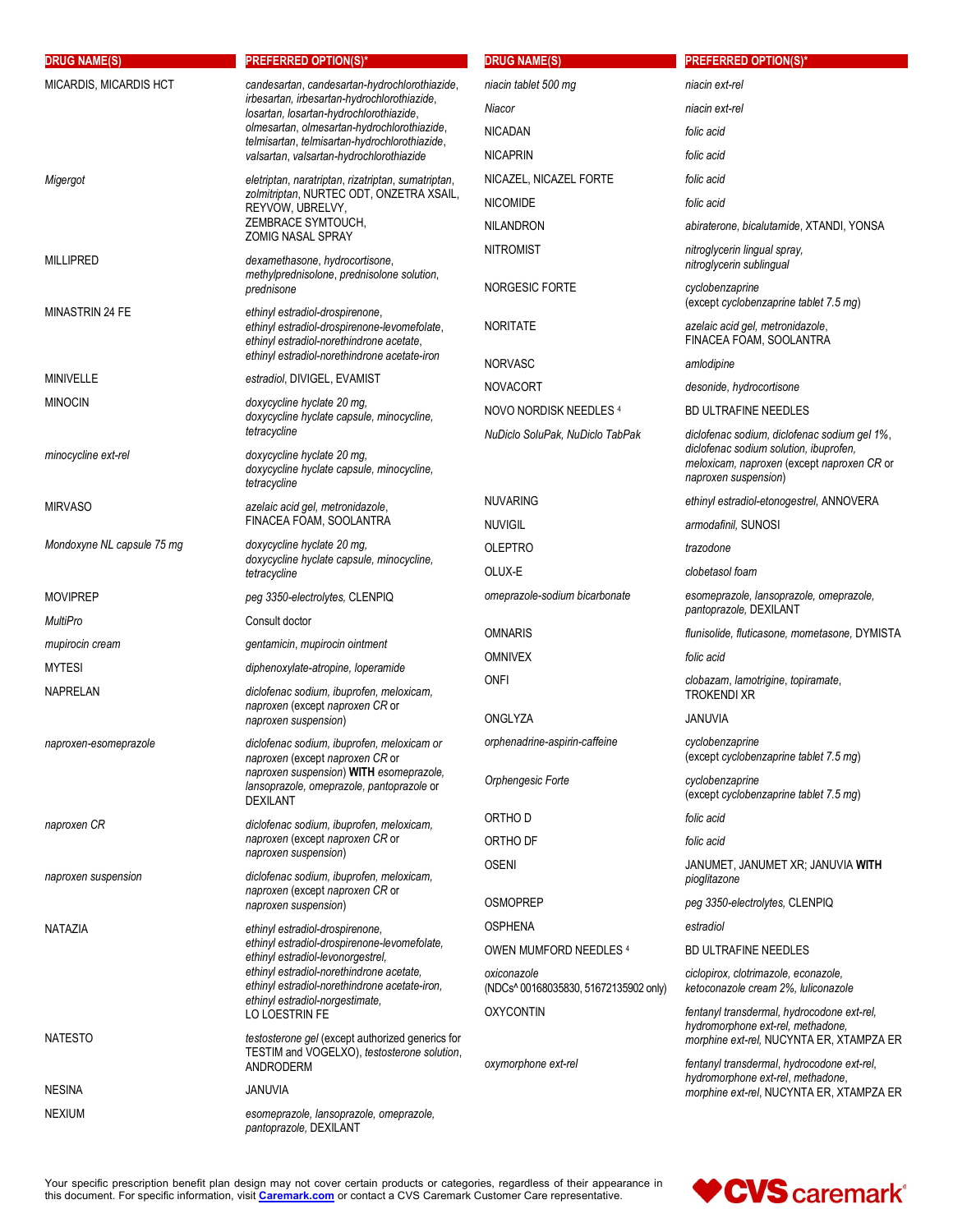| <b>DRUG NAME(S)</b>              | <b>PREFERRED OPTION(S)*</b>                                                                                                          | <b>DRUG NAME(S)</b>   | <b>PREFERRED OPTION(S)*</b>                                                                                                 |
|----------------------------------|--------------------------------------------------------------------------------------------------------------------------------------|-----------------------|-----------------------------------------------------------------------------------------------------------------------------|
| <b>OXYTROL</b>                   | darifenacin ext-rel, oxybutynin ext-rel,<br>solifenacin, tolterodine, tolterodine ext-rel,                                           | PROVENTIL HFA         | albuterol sulfate CFC-free aerosol,<br>levalbuterol tartrate CFC-free aerosol                                               |
|                                  | trospium, trospium ext-rel, MYRBETRIQ,<br><b>TOVIAZ</b>                                                                              | <b>PROZAC</b>         | citalopram, escitalopram,<br>fluoxetine (except fluoxetine tablet 60 mg,                                                    |
| <b>PANCREAZE</b>                 | CREON, VIOKACE, ZENPEP                                                                                                               |                       | fluoxetine tablet [generics for SARAFEM]).                                                                                  |
| PAXIL, PAXIL CR                  | citalopram, escitalopram,<br>fluoxetine (except fluoxetine tablet 60 mg,                                                             |                       | paroxetine HCI, paroxetine HCI ext-rel,<br>sertraline, TRINTELLIX                                                           |
|                                  | fluoxetine tablet [generics for SARAFEM]),<br>paroxetine HCI, paroxetine HCI ext-rel,<br>sertraline, TRINTELLIX                      | <b>PSORCON</b>        | desoximetasone.<br>fluocinonide (except fluocinonide cream 0.1%),<br><b>BRYHALI</b>                                         |
| <b>PENNSAID</b>                  | diclofenac sodium, diclofenac sodium gel 1%,<br>diclofenac sodium solution, ibuprofen,<br>meloxicam, naproxen (except naproxen CR or | QNASL                 | flunisolide, fluticasone, mometasone, DYMISTA                                                                               |
|                                  |                                                                                                                                      | <b>QSYMIA</b>         | SAXENDA                                                                                                                     |
|                                  | naproxen suspension)                                                                                                                 | QTERN                 | <b>GLYXAMBI</b>                                                                                                             |
| <b>PERCOCET</b>                  | hydrocodone-acetaminophen, hydromorphone,<br>morphine, oxycodone-acetaminophen,<br><b>NUCYNTA</b>                                    | quazepam              | doxepin, eszopiclone, ramelteon, zolpidem,<br>zolpidem ext-rel, zolpidem sublingual,<br><b>BELSOMRA</b>                     |
| PERRIGO NEEDLES 4                | <b>BD ULTRAFINE NEEDLES</b>                                                                                                          | <b>RAPAFLO</b>        | alfuzosin ext-rel, doxazosin, silodosin,                                                                                    |
| <b>PERTZYE</b>                   | CREON, VIOKACE, ZENPEP                                                                                                               |                       | tamsulosin, terazosin                                                                                                       |
| <b>PEXEVA</b>                    | citalopram, escitalopram,<br>fluoxetine (except fluoxetine tablet 60 mg,<br>fluoxetine tablet [generics for SARAFEM]),               | <b>RAYOS</b>          | dexamethasone, hydrocortisone,<br>methylprednisolone, prednisolone solution,<br>prednisone                                  |
|                                  | paroxetine HCI, paroxetine HCI ext-rel,<br>sertraline, TRINTELLIX                                                                    | <b>RECEDO</b>         | Consult doctor                                                                                                              |
| <b>PLAVIX</b>                    | clopidogrel, prasugrel, BRILINTA                                                                                                     | <b>RELION INSULIN</b> | NOVOLIN INSULIN                                                                                                             |
| <b>POLYTOZA</b>                  | Consult doctor                                                                                                                       | <b>RHEUMATE</b>       | folic acid                                                                                                                  |
| posaconazole delayed-rel tablet  | fluconazole, itraconazole                                                                                                            | <b>RIBOZEL</b>        | folic acid                                                                                                                  |
| <b>PRADAXA</b>                   | warfarin, ELIQUIS, XARELTO                                                                                                           | RIMSO-50              | Consult doctor                                                                                                              |
| PRECISION XTRA STRIPS AND KITS 3 | ONETOUCH ULTRA STRIPS AND KITS <sup>2</sup> .<br>ONETOUCH VERIO STRIPS AND KITS <sup>2</sup>                                         | <b>RIOMET</b>         | metformin, metformin ext-rel (except generics<br>for FORTAMET and GLUMETZA)                                                 |
| PRED FORTE                       | dexamethasone, loteprednol,<br>prednisolone acetate 1%, DUREZOL,<br>FML FORTE, FML S.O.P., MAXIDEX,                                  | <b>ROZEREM</b>        | doxepin, eszopiclone, ramelteon, zolpidem,<br>zolpidem ext-rel, zolpidem sublingual,<br><b>BELSOMRA</b>                     |
|                                  | PRED MILD                                                                                                                            | RyClora               | levocetirizine                                                                                                              |
| <b>PREFEST</b>                   | estradiol-norethindrone, PREMPHASE,<br><b>PREMPRO</b>                                                                                | <b>SCARSILK PAD</b>   | Consult doctor                                                                                                              |
| <b>PREMARIN</b>                  | estradiol                                                                                                                            | SEROQUEL XR           | aripiprazole, clozapine, olanzapine, quetiapine,<br>quetiapine ext-rel, risperidone, ziprasidone,                           |
| PREMARIN CREAM                   | estradiol, IMVEXXY                                                                                                                   |                       | LATUDA, VRAYLAR                                                                                                             |
| PRENATAL PLUS                    | prenatal vitamins, CITRANATAL                                                                                                        | SIL-K PAD             | Consult doctor                                                                                                              |
| <b>PREVACID</b>                  | esomeprazole, lansoprazole, omeprazole,                                                                                              | <b>SILIVEX</b>        | Consult doctor                                                                                                              |
|                                  | pantoprazole, DEXILANT                                                                                                               | <b>SILTREX</b>        | Consult doctor                                                                                                              |
| <b>PREVIDENT</b>                 | Consult doctor                                                                                                                       | <b>SINGULAIR</b>      | montelukast, zafirlukast, zileuton ext-rel                                                                                  |
| <b>PRIMLEV</b>                   | hydrocodone-acetaminophen, hydromorphone,<br>morphine, oxycodone-acetaminophen,                                                      | <b>SORILUX</b>        | calcipotriene ointment, calcipotriene solution                                                                              |
|                                  | <b>NUCYNTA</b>                                                                                                                       | <b>SPRIX</b>          | diclofenac sodium, ibuprofen, meloxicam,<br>naproxen (except naproxen CR or                                                 |
| <b>PRISTIQ</b>                   | desvenlafaxine ext-rel, duloxetine, venlafaxine,<br>venlafaxine ext-rel capsule                                                      |                       | naproxen suspension)                                                                                                        |
| PROAIR HFA, PROAIR RESPICLICK    | albuterol sulfate CFC-free aerosol.                                                                                                  | <b>STENDRA</b>        | sildenafil, tadalafil                                                                                                       |
|                                  | levalbuterol tartrate CFC-free aerosol                                                                                               | <b>SUBOXONE</b>       | buprenorphine-naloxone sublingual, ZUBSOLV                                                                                  |
| <b>PRODIGEN</b>                  | Consult doctor                                                                                                                       | sucralfate suspension | sucralfate tablet                                                                                                           |
| <b>PROLENSA</b>                  | bromfenac, diclofenac, ketorolac, ACUVAIL,<br>ILEVRO, NEVANAC                                                                        | sumatriptan-naproxen  | diclofenac sodium, ibuprofen or<br>naproxen (except naproxen CR or<br>naproxen suspension) WITH eletriptan,                 |
| <b>PROTONIX</b>                  | esomeprazole, lansoprazole, omeprazole,<br>pantoprazole, DEXILANT                                                                    |                       | naratriptan, rizatriptan, sumatriptan, zolmitriptan,<br>NURTEC ODT, ONZETRA XSAIL, REYVOW,<br>UBRELVY, ZEMBRACE SYMTOUCH or |
| <b>PROTOPIC</b>                  | pimecrolimus, tacrolimus, EUCRISA                                                                                                    |                       | ZOMIG NASAL SPRAY                                                                                                           |
| <b>PROVAD</b>                    | Consult doctor                                                                                                                       | <b>SUPREP</b>         | peg 3350-electrolytes, CLENPIQ                                                                                              |

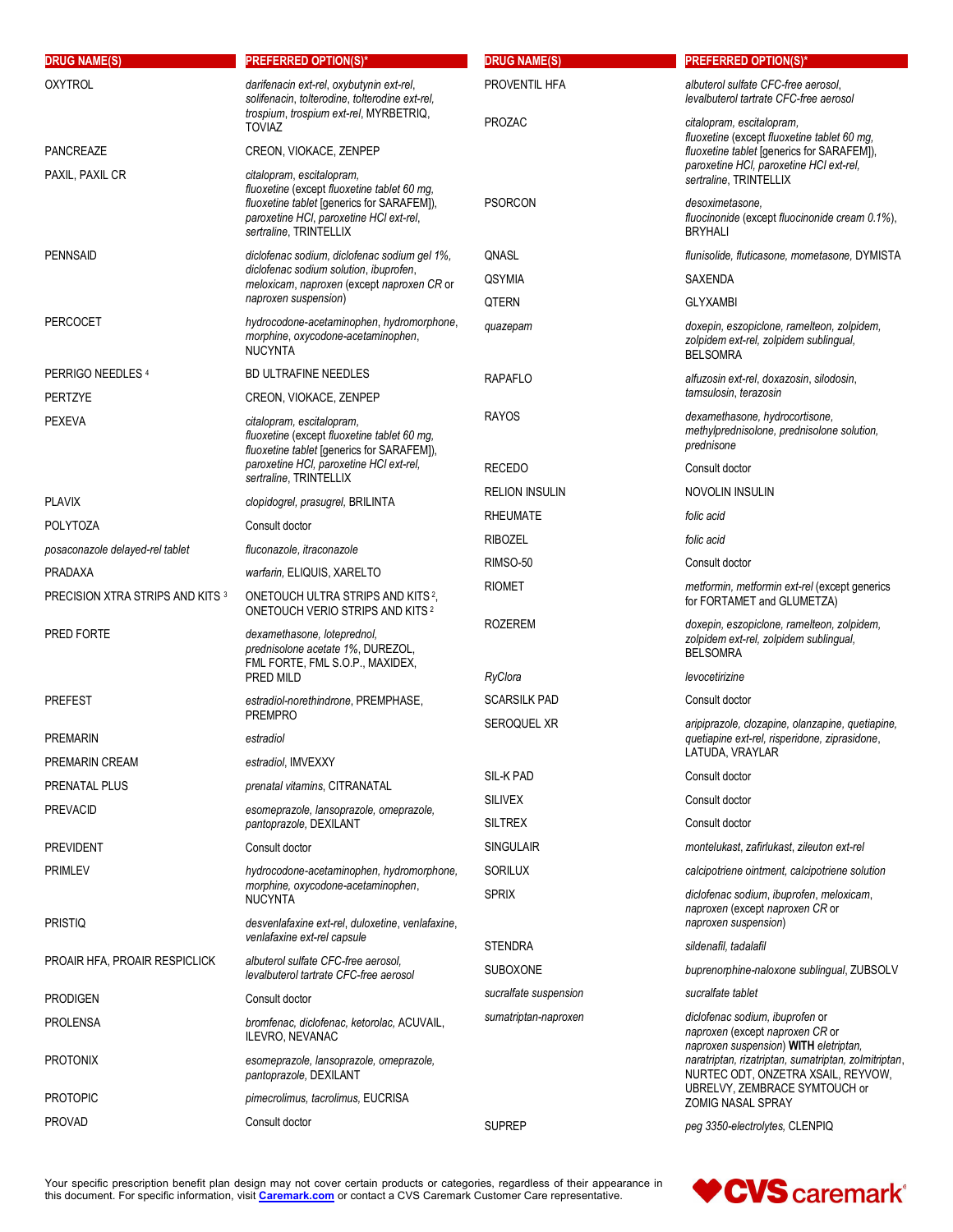| <b>DRUG NAME(S)</b>                                                         | <b>PREFERRED OPTION(S)*</b>                                                                                                                                                                                                                                                     | <b>DRUG NAME(S)</b>                        | <b>PREFERRED OPTION(S)*</b>                                                                                                                                                                                                                                          |
|-----------------------------------------------------------------------------|---------------------------------------------------------------------------------------------------------------------------------------------------------------------------------------------------------------------------------------------------------------------------------|--------------------------------------------|----------------------------------------------------------------------------------------------------------------------------------------------------------------------------------------------------------------------------------------------------------------------|
| SURE-TEST STRIPS AND KITS <sup>3</sup>                                      | ONETOUCH ULTRA STRIPS AND KITS <sup>2</sup> ,                                                                                                                                                                                                                                   | TRULANCE                                   | <b>LINZESS</b>                                                                                                                                                                                                                                                       |
|                                                                             | <b>ONETOUCH VERIO STRIPS AND KITS 2</b>                                                                                                                                                                                                                                         | <b>TUDORZA</b>                             | SPIRIVA, YUPELRI                                                                                                                                                                                                                                                     |
| SYNERDERM                                                                   | desonide, hydrocortisone                                                                                                                                                                                                                                                        | ULTIMED INSULIN SYRINGES 4                 | BD ULTRAFINE INSULIN SYRINGES                                                                                                                                                                                                                                        |
| <b>TALIVA</b>                                                               | folic acid                                                                                                                                                                                                                                                                      | ULTIMED NEEDLES 4                          | <b>BD ULTRAFINE NEEDLES</b>                                                                                                                                                                                                                                          |
| <b>TARGADOX</b>                                                             | doxycycline hyclate 20 mg,<br>doxycycline hyclate capsule, minocycline,<br>tetracycline                                                                                                                                                                                         | <b>UROXATRAL</b>                           | alfuzosin ext-rel, doxazosin, silodosin,<br>tamsulosin, terazosin                                                                                                                                                                                                    |
| <b>TAYTULLA</b>                                                             | ethinyl estradiol-drospirenone,                                                                                                                                                                                                                                                 | VALCYTE                                    | valganciclovir                                                                                                                                                                                                                                                       |
|                                                                             | ethinyl estradiol-drospirenone-levomefolate,<br>ethinyl estradiol-norethindrone acetate,                                                                                                                                                                                        | <b>VALTREX</b>                             | acyclovir capsule, acyclovir tablet, valacyclovir                                                                                                                                                                                                                    |
|                                                                             | ethinyl estradiol-norethindrone acetate-iron                                                                                                                                                                                                                                    | Vanatol LQ, Vanatol S                      | diclofenac sodium, ibuprofen,                                                                                                                                                                                                                                        |
| <b>TAZORAC</b>                                                              | adapalene, benzoyl peroxide,<br>clindamycin gel (except NDC^ 68682046275),<br>clindamycin solution, clindamycin-<br>benzoyl peroxide, erythromycin solution,<br>erythromycin-benzoyl peroxide, tretinoin,<br>EPIDUO, ONEXTON; calcipotriene ointment,<br>calcipotriene solution | Vanoxide-HC                                | naproxen (except naproxen CR or<br>naproxen suspension)<br>adapalene, benzoyl peroxide,<br>clindamycin gel (except NDC^ 68682046275),<br>clindamycin solution, clindamycin-<br>benzoyl peroxide, erythromycin solution,<br>erythromycin-benzoyl peroxide, tretinoin, |
| <b>TESTIM</b>                                                               | testosterone gel (except authorized generics<br>for TESTIM and VOGELXO),                                                                                                                                                                                                        | VASCULERA                                  | EPIDUO, ONEXTON<br>Consult doctor                                                                                                                                                                                                                                    |
|                                                                             | testosterone solution, ANDRODERM                                                                                                                                                                                                                                                | <b>VECTICAL</b>                            | calcipotriene ointment, calcipotriene solution                                                                                                                                                                                                                       |
| testosterone gel 1%<br>(authorized generics for TESTIM and<br>VOGELXO only) | testosterone gel (except authorized generics<br>for TESTIM and VOGELXO),<br>testosterone solution, ANDRODERM                                                                                                                                                                    | <b>VELTIN</b>                              | adapalene, benzoyl peroxide,<br>clindamycin gel (except NDC^ 68682046275),<br>clindamycin solution, clindamycin-                                                                                                                                                     |
| <b>TIMOPTIC OCUDOSE</b>                                                     | timolol maleate solution, BETIMOL,<br><b>BETOPTICS</b>                                                                                                                                                                                                                          |                                            | benzoyl peroxide, erythromycin solution,<br>erythromycin-benzoyl peroxide, tretinoin,                                                                                                                                                                                |
| <b>TIROSINT</b>                                                             | levothyroxine, SYNTHROID                                                                                                                                                                                                                                                        |                                            | EPIDUO, ONEXTON                                                                                                                                                                                                                                                      |
| TOPROL-XL                                                                   | atenolol, carvedilol, carvedilol phosphate ext-rel,<br>metoprolol succinate ext-rel, metoprolol tartrate,<br>nadolol, pindolol, propranolol, propranolol ext-rel,<br><b>BYSTOLIC</b>                                                                                            | venlafaxine ext-rel tablet (except 225 mg) | desvenlafaxine ext-rel, duloxetine, venlafaxine,<br>venlafaxine ext-rel capsule                                                                                                                                                                                      |
|                                                                             |                                                                                                                                                                                                                                                                                 | <b>VENTOLIN HFA</b>                        | albuterol sulfate CFC-free aerosol,<br>levalbuterol tartrate CFC-free aerosol                                                                                                                                                                                        |
| <b>TRADJENTA</b>                                                            | <b>JANUVIA</b>                                                                                                                                                                                                                                                                  | <b>VEREGEN</b>                             | imiquimod                                                                                                                                                                                                                                                            |
| tramadol (NDC^ 52817019610 only)                                            | tramadol (except NDC^ 52817019610),<br>tramadol ext-rel                                                                                                                                                                                                                         | <b>VIAGRA</b>                              | sildenafil, tadalafil                                                                                                                                                                                                                                                |
| <b>TRANSDERM SCOP</b>                                                       | meclizine, scopolamine transdermal                                                                                                                                                                                                                                              | <b>VIIBRYD</b>                             | citalopram, escitalopram,<br>fluoxetine (except fluoxetine tablet 60 mg,                                                                                                                                                                                             |
| <b>TREXIMET</b>                                                             | diclofenac sodium, ibuprofen or<br>naproxen (except naproxen CR or<br>naproxen suspension) WITH eletriptan,                                                                                                                                                                     |                                            | fluoxetine tablet [generics for SARAFEM]).<br>paroxetine HCI, paroxetine HCI ext-rel,<br>sertraline, TRINTELLIX                                                                                                                                                      |
|                                                                             | naratriptan, rizatriptan, sumatriptan, zolmitriptan,                                                                                                                                                                                                                            | VITAFOL-ONE                                | prenatal vitamins, CITRANATAL                                                                                                                                                                                                                                        |
|                                                                             | NURTEC ODT, ONZETRA XSAIL, REYVOW,<br>UBRELVY, ZEMBRACE SYMTOUCH or                                                                                                                                                                                                             | Vitasure                                   | folic acid                                                                                                                                                                                                                                                           |
|                                                                             | <b>ZOMIG NASAL SPRAY</b>                                                                                                                                                                                                                                                        | <b>VIVELLE-DOT</b>                         | estradiol, DIVIGEL, EVAMIST                                                                                                                                                                                                                                          |
| triamcinolone acetonide aerosol 0.2%                                        | hydrocortisone butyrate cream.<br>hydrocortisone butyrate lotion,<br>hydrocortisone butyrate ointment,<br>hydrocortisone butyrate solution, mometasone,                                                                                                                         | <b>VOGELXO</b>                             | testosterone gel (except authorized generics<br>for TESTIM and VOGELXO),<br>testosterone solution, ANDRODERM                                                                                                                                                         |
|                                                                             | triamcinolone cream, triamcinolone lotion,<br>triamcinolone ointment                                                                                                                                                                                                            | XANAX, XANAX XR                            | alprazolam, clonazepam, diazepam, lorazepam,<br>oxazepam                                                                                                                                                                                                             |
| <b>TRICOR</b>                                                               | fenofibrate (except fenofibrate tablet 120 mg),<br>fenofibric acid delayed-rel                                                                                                                                                                                                  | XOLEGEL<br><b>XOPENEX HFA</b>              | ciclopirox, ketoconazole cream 2%<br>albuterol sulfate CFC-free aerosol,                                                                                                                                                                                             |
| <b>TRIGLIDE</b>                                                             | fenofibrate (except fenofibrate tablet 120 mg),<br>fenofibric acid delayed-rel                                                                                                                                                                                                  | Xvite                                      | levalbuterol tartrate CFC-free aerosol<br>folic acid                                                                                                                                                                                                                 |
| <b>TRILIPIX</b>                                                             | fenofibrate (except fenofibrate tablet 120 mg),<br>fenofibric acid delayed-rel                                                                                                                                                                                                  | <b>XYZBAC</b>                              | folic acid                                                                                                                                                                                                                                                           |
| <b>TRIVIDIA INSULIN SYRINGES 4</b>                                          | BD ULTRAFINE INSULIN SYRINGES                                                                                                                                                                                                                                                   | YAZ                                        | ethinyl estradiol-drospirenone,                                                                                                                                                                                                                                      |
| <b>Tron Vite</b>                                                            | folic acid                                                                                                                                                                                                                                                                      |                                            | ethinyl estradiol-drospirenone-levomefolate,<br>ethinyl estradiol-norethindrone acetate,                                                                                                                                                                             |
| TRUETEST STRIPS AND KITS <sup>3</sup>                                       | ONETOUCH ULTRA STRIPS AND KITS <sup>2</sup> ,<br><b>ONETOUCH VERIO STRIPS AND KITS 2</b>                                                                                                                                                                                        | ZALVIT                                     | ethinyl estradiol-norethindrone acetate-iron<br>prenatal vitamins, CITRANATAL                                                                                                                                                                                        |
| TRUETRACK STRIPS AND KITS 3                                                 | ONETOUCH ULTRA STRIPS AND KITS <sup>2</sup> ,<br>ONETOUCH VERIO STRIPS AND KITS <sup>2</sup>                                                                                                                                                                                    | <b>ZEGERID</b>                             | esomeprazole, lansoprazole, omeprazole,<br>pantoprazole, DEXILANT                                                                                                                                                                                                    |

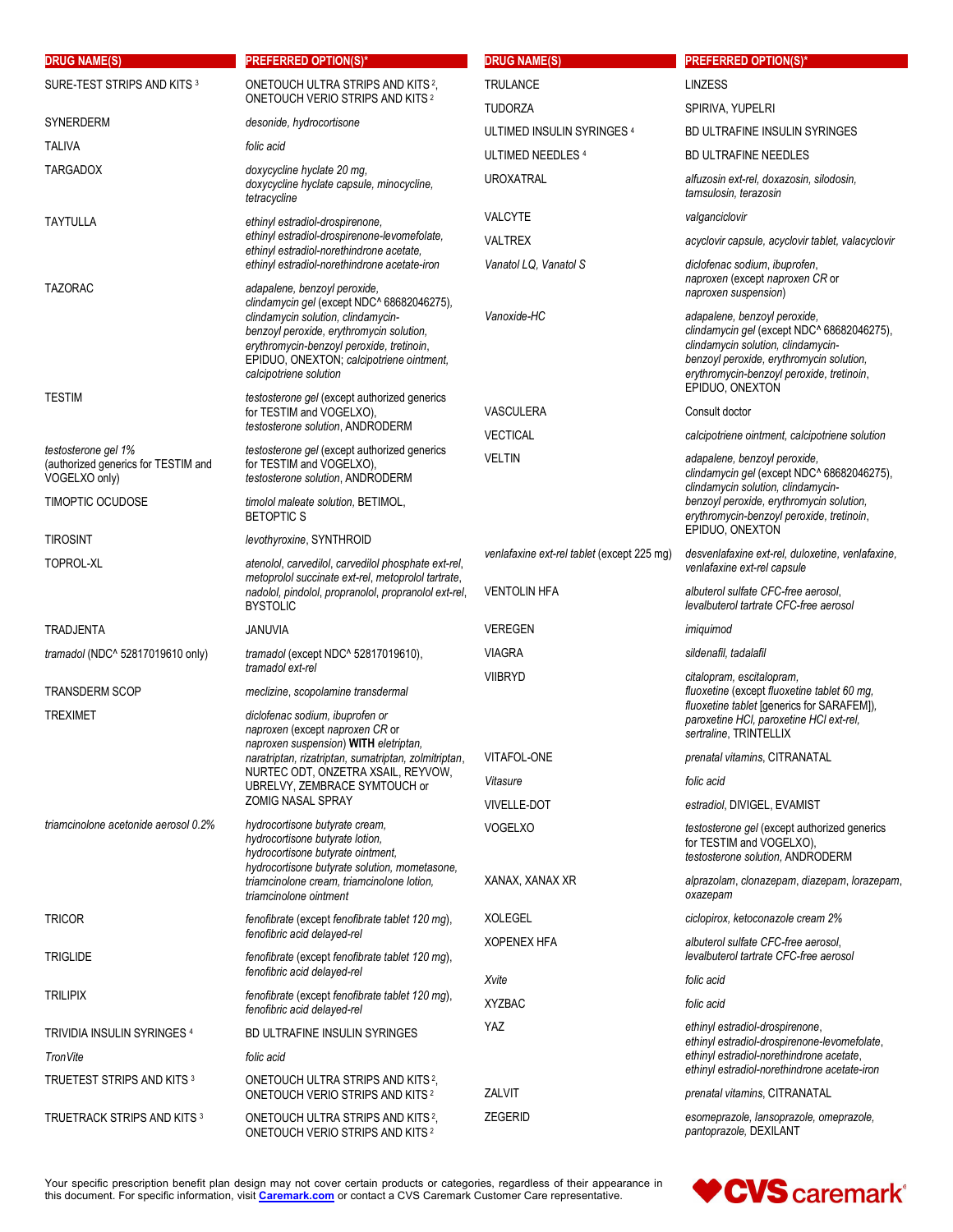| <b>DRUG NAME(S)</b> | <b>PREFERRED OPTION(S)*</b>                                                                                                                                                                                                                                                                                                                                                      | <b>DRUG NAME(S)</b> | <b>PREFERRED OPTION(S)*</b>                                                                                         |
|---------------------|----------------------------------------------------------------------------------------------------------------------------------------------------------------------------------------------------------------------------------------------------------------------------------------------------------------------------------------------------------------------------------|---------------------|---------------------------------------------------------------------------------------------------------------------|
| <b>ZELAC</b>        | Consult doctor                                                                                                                                                                                                                                                                                                                                                                   | <b>ZONTIVITY</b>    | Consult doctor                                                                                                      |
| <b>ZETIA</b>        | ezetimibe                                                                                                                                                                                                                                                                                                                                                                        | <b>ZORVOLEX</b>     | diclofenac sodium, ibuprofen, meloxicam,                                                                            |
| <b>ZETONNA</b>      | flunisolide, fluticasone, mometasone, DYMISTA                                                                                                                                                                                                                                                                                                                                    |                     | naproxen (except naproxen CR or<br>naproxen suspension)                                                             |
| <b>ZIANA</b>        | adapalene, benzoyl peroxide,<br>clindamycin gel (except NDC^ 68682046275),                                                                                                                                                                                                                                                                                                       | <b>ZUPLENZ</b>      | granisetron, ondansetron, SANCUSO                                                                                   |
|                     | clindamycin solution, clindamycin-                                                                                                                                                                                                                                                                                                                                               | <b>ZYFLO</b>        | montelukast, zafirlukast, zileuton ext-rel                                                                          |
|                     | benzoyl peroxide, erythromycin solution,<br>erythromycin-benzoyl peroxide, tretinoin,<br>EPIDUO, ONEXTON                                                                                                                                                                                                                                                                         | ZYLET               | neomycin-polymyxin B-bacitracin-hydrocortisone,<br>neomycin-polymyxin B-dexamethasone,<br>tobramycin-dexamethasone. |
| <b>ZIRGAN</b>       | trifluridine                                                                                                                                                                                                                                                                                                                                                                     |                     | TOBRADEX OINTMENT, TOBRADEX ST                                                                                      |
| <b>ZOHYDRO ER</b>   | fentanyl transdermal, hydrocodone ext-rel,<br>hydromorphone ext-rel, methadone,<br>morphine ext-rel, NUCYNTA ER, XTAMPZA ER                                                                                                                                                                                                                                                      | ZYVIT               | folic acid                                                                                                          |
| <b>ZOLPIMIST</b>    | doxepin, eszopiclone, ramelteon, zolpidem,<br>zolpidem ext-rel, zolpidem sublingual,<br><b>BELSOMRA</b>                                                                                                                                                                                                                                                                          |                     |                                                                                                                     |
| ZONEGRAN            | carbamazepine, carbamazepine ext-rel,<br>divalproex sodium, divalproex sodium ext-rel,<br>gabapentin, lamotrigine, lamotrigine ext-rel,<br>levetiracetam, levetiracetam ext-rel,<br>oxcarbazepine, phenobarbital, phenytoin,<br>phenytoin sodium extended, primidone,<br>tiagabine, topiramate, valproic acid, zonisamide,<br>OXTELLAR XR, TROKENDI XR, VIMPAT,<br><b>XCOPRI</b> |                     |                                                                                                                     |